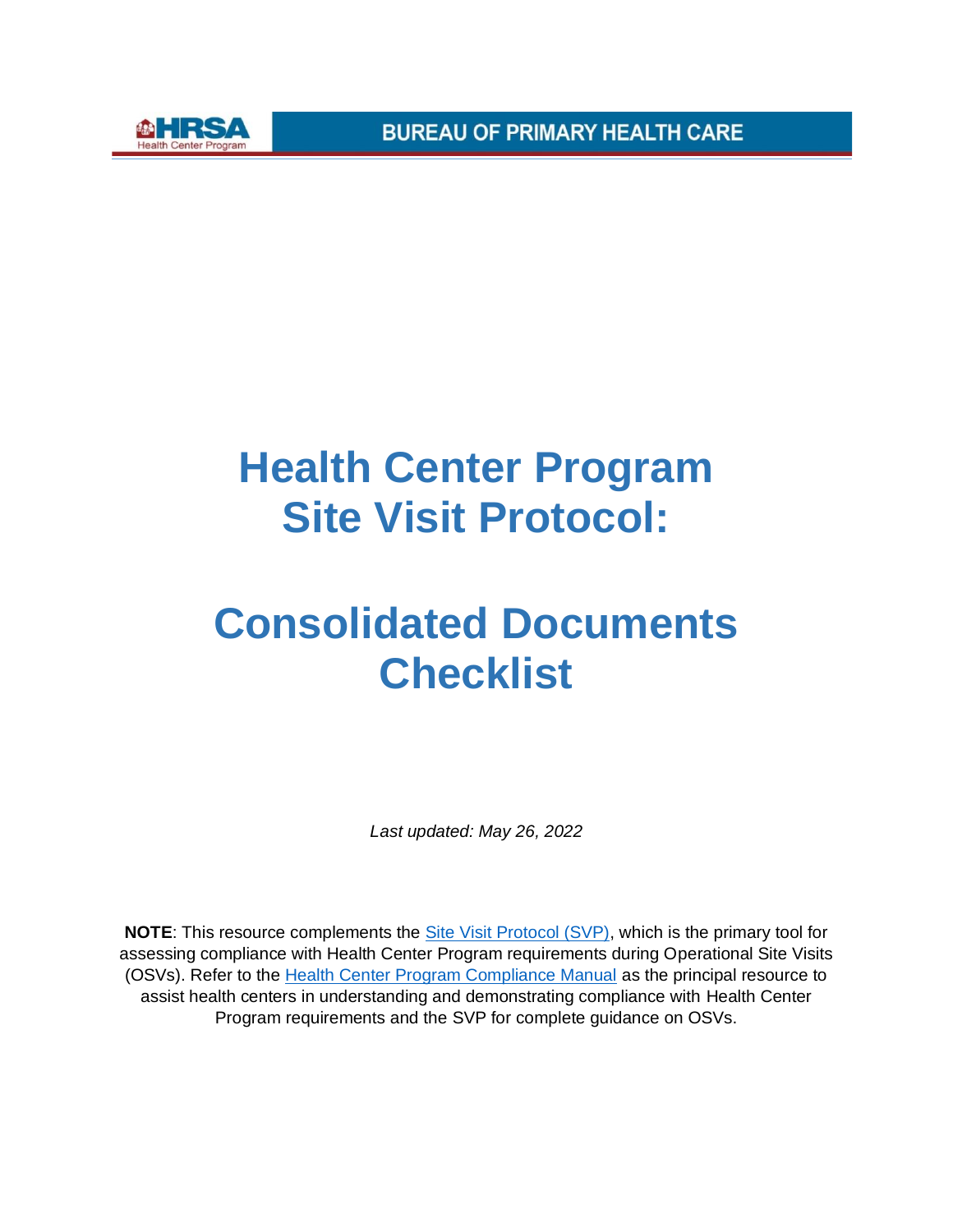#### **Table of Contents**

| COVERAGE FOR MEDICAL EMERGENCIES DURING AND AFTER HOURS  6                 |  |
|----------------------------------------------------------------------------|--|
|                                                                            |  |
|                                                                            |  |
|                                                                            |  |
|                                                                            |  |
|                                                                            |  |
|                                                                            |  |
|                                                                            |  |
|                                                                            |  |
|                                                                            |  |
|                                                                            |  |
|                                                                            |  |
|                                                                            |  |
|                                                                            |  |
|                                                                            |  |
| ELIGIBILITY REQUIREMENTS FOR LOOK-ALIKE INITIAL DESIGNATION APPLICANTS  23 |  |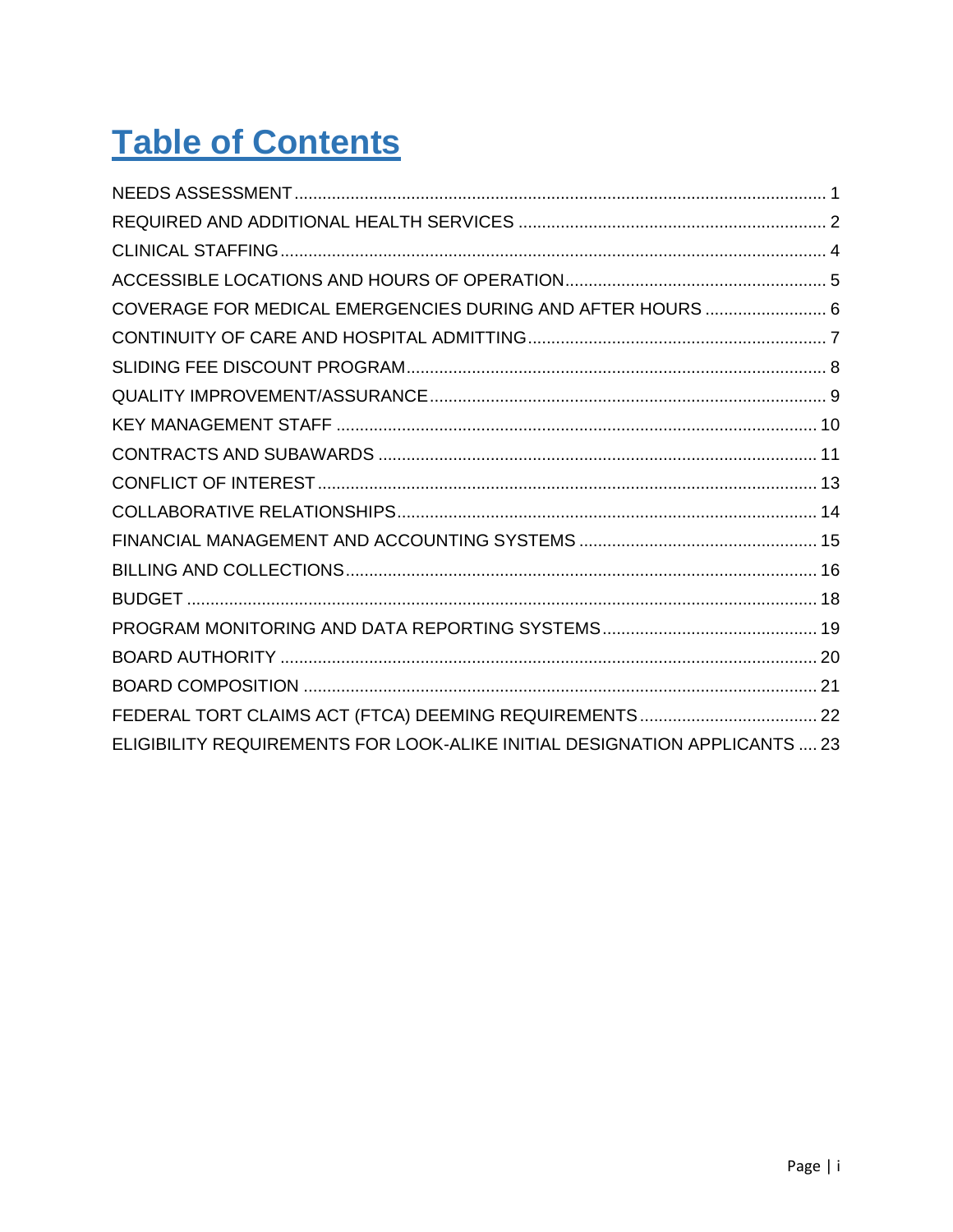#### <span id="page-2-0"></span>NEEDS ASSESSMENT

- Service area reports or analysis documentation.
- Most recent needs assessment and documentation (for example, studies, resources, reports) used to develop the needs assessment.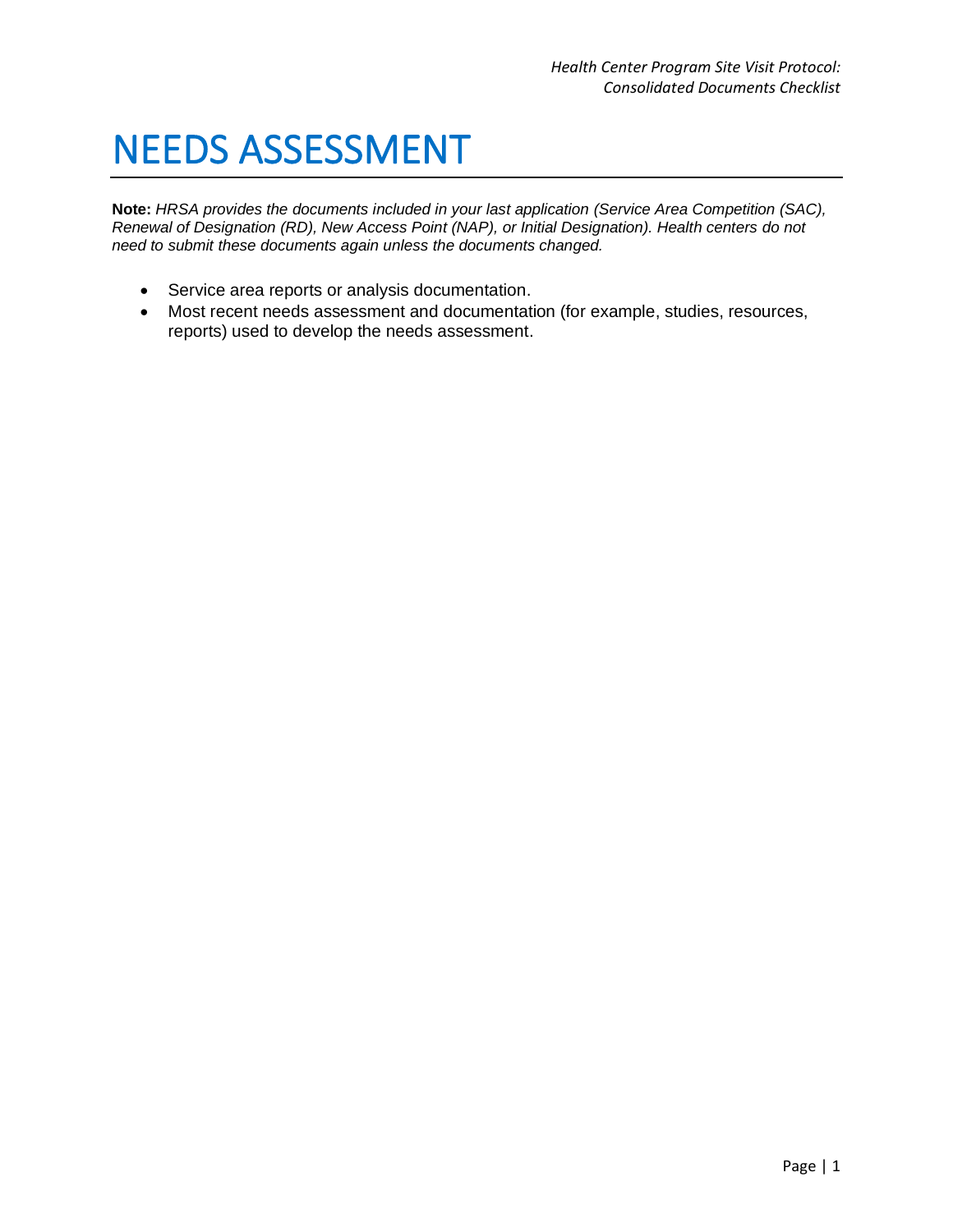# <span id="page-3-0"></span>REQUIRED AND ADDITIONAL HEALTH **SERVICES**

**Note:** *HRSA provides the documents included in your last application (Service Area Competition (SAC), Renewal of Designation (RD), New Access Point (NAP), or Initial Designation). Health centers do not need to submit these documents again unless the documents changed.* 

- For services delivered via Column I of the health center's current Form 5A: Services Provided, provide a list of service sites to be toured. Sites selected are those where the majority of services are provided directly by the health center. If the health center has more than one service site, the list must include at least two health center service sites.
- For health centers with Column II services, health center internal procedures that address documentation of information in the patient's health center record for any contracted service(s) that occur at a location(s) other than a health center Form 5B inscope site (for example, lab results, x-ray results).
- For health centers with Column III services, operating procedures for tracking and managing referred services.
- If a Column I service(s) cannot be verified through the site tours, provide documentation of service(s) provision in a current patient record.<sup>1</sup>
- For services delivered via Column II of the health center's current Form 5A (whether or not the service is also delivered via Column I and/or Column III): *Contracts/Agreements:* 
	- **At least one but no more than three** written contracts/agreements for EACH Required and EACH Additional Service.
	- To assist in the review, the health center should flag all relevant provisions within contracts/agreements related to:
		- **How the service will be documented in the patient's health center record; and .** How the health center will pay for the service.

**Note:** *The same sample of contracts/agreements is to be used for the review of Required and Additional Health Services, [Clinical Staffing,](https://bphc.hrsa.gov/programrequirements/site-visit-protocol/clinical-staffing) and [Sliding Fee Discount](https://bphc.hrsa.gov/programrequirements/site-visit-protocol/sliding-fee-discount-program)  [Program.](https://bphc.hrsa.gov/programrequirements/site-visit-protocol/sliding-fee-discount-program) The sampling methodologies for Required and Additional Health Services are different from [Contracts and Subawards](https://bphc.hrsa.gov/programrequirements/site-visit-protocol/contracts-and-subawards) and [Conflict of Interest,](https://bphc.hrsa.gov/programrequirements/site-visit-protocol/conflict-interest) although they may result in some overlap in the contracts/agreements. Patient Records:* 

- Three to five health center patient records for patients who have received required and additional health services (**as specified in the methodology under demonstrating compliance element "a"**) in the past 24 months from a contracted provider(s)/organization(s).
- For services delivered via Column III of the health center's current Form 5A (whether or not the service is also delivered via Column I and/or Column II): *Referral Arrangements:*

<sup>1</sup> Health centers may choose to provide samples of patient records before or during the site visit. If patient records will be provided during the site visit, this should be communicated before the site visit to avoid any disruption or delay in the site visit process.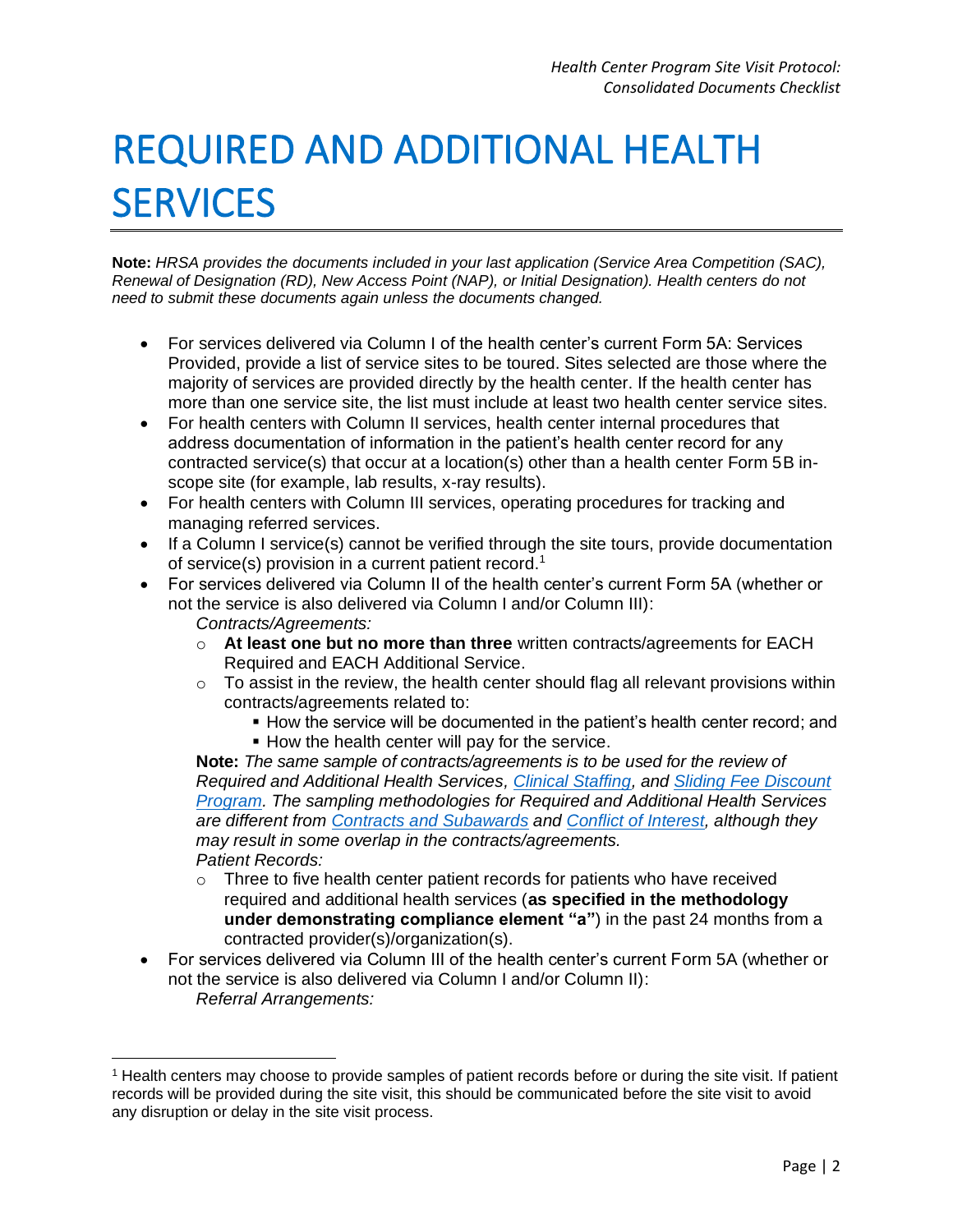- **At least one but no more than three** written referral arrangements for EACH Required and EACH Additional Service.
- To assist in the review, the health center should flag all relevant provisions within referral arrangements related to:
	- The manner by which referrals will be made and managed; and
	- The process for tracking and referring patients back to the health center for appropriate follow-up care (for example, exchange of patient record information, receipt of lab results).

If these provisions are not present within the referral arrangements, provide additional documentation (for example, health center standard operating procedures) that contain those provisions.

**Note:** *The same sample of referral arrangements is to be used for the review of Required and Additional Health Services, [Clinical Staffing,](https://bphc.hrsa.gov/programrequirements/site-visit-protocol/clinical-staffing) and [Sliding Fee Discount](https://bphc.hrsa.gov/programrequirements/site-visit-protocol/sliding-fee-discount-program)  [Program.](https://bphc.hrsa.gov/programrequirements/site-visit-protocol/sliding-fee-discount-program)* 

*Patient Records:* 

- Three to five health center patient records for patients who have received a required and additional service(s) (**as specified in the methodology under demonstrating compliance element "a"**) in the past 24 months from a referral provider(s)/organization(s). Ensure each record clearly documents the patient's entire referral process, from initial referral to receipt of care and follow-up by the health center.
- Sample of key health center documents (for example, materials/application used to assess eligibility for the health center's sliding fee discount program, intake forms for clinical services, instructions for accessing after-hours services) translated for patients with limited English proficiency.

**Note:** *Refer to the [Sampling Review Resource Guide](https://bphc.hrsa.gov/programrequirements/site-visit-protocol/sampling-review) to assist in assembling the samples for Required and Additional Health Services.*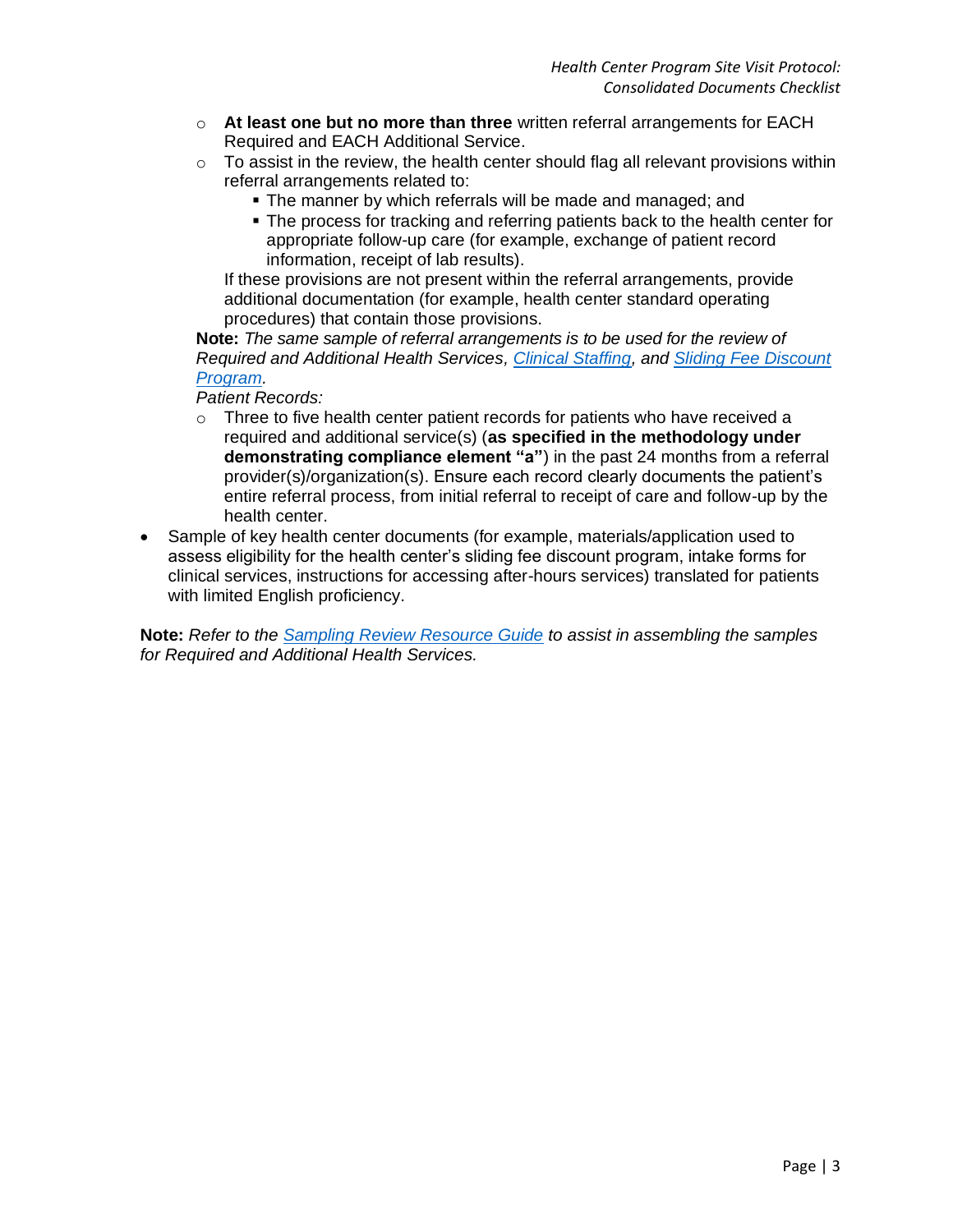#### <span id="page-5-0"></span>CLINICAL STAFFING

**Note:** *HRSA provides the documents included in your last application (Service Area Competition (SAC), Renewal of Designation (RD), New Access Point (NAP), or Initial Designation). Health centers do not need to submit these documents again unless the documents changed.* 

- Credentialing and privileging procedures (including Human Resource procedures, if applicable).
- Website URL (if applicable).
- Current clinical staffing profile: name, position, FTE, credential (for example, RN, MD), provider type (licensed independent practitioners (LIP), other licensed or certified practitioners (OLCP), or other clinical staff), hire date. Indicate staff with interpretation/translation capabilities (i.e., bilingual, multilingual).
- Needs Assessment(s) or related studies or resources.
- If clinical services are provided via Column II or III, written contracts/agreements and written referral arrangements:
	- **No more than three** contracts with provider organizations. Prioritize contracts for any clinical services that are offered only via Column II.
	- **No more than three** written referral arrangements. Prioritize referral arrangements for any clinical services that are offered only via Column III.

#### **Notes:**

- In selecting contracts and referral arrangements, select those that support clinical services (for example, general primary medical care, preventive dental). HRSA recognizes that contracts or referral arrangements for enabling services (for example, transportation, translation, outreach) may not contain provisions for credentialing and privileging.
- The same sample of contracts/agreements is to be used for the review of [Required and Additional Health Services,](https://bphc.hrsa.gov/programrequirements/site-visit-protocol/required-and-additional-health-services) Clinical Staffing, and [Sliding Fee](https://bphc.hrsa.gov/programrequirements/site-visit-protocol/sliding-fee-discount-program)  [Discount Program.](https://bphc.hrsa.gov/programrequirements/site-visit-protocol/sliding-fee-discount-program) The sampling methodologies for Clinical Staffing are different from [Contracts and Subawards](https://bphc.hrsa.gov/programrequirements/site-visit-protocol/contracts-and-subawards) and [Conflict of Interest,](https://bphc.hrsa.gov/programrequirements/site-visit-protocol/conflict-interest) although they may result in some overlap in the contracts/agreements.
- The same sample of referral arrangements is to be used for the review of [Required and Additional Health Services,](https://bphc.hrsa.gov/programrequirements/site-visit-protocol/required-and-additional-health-services) Clinical Staffing, and [Sliding Fee](https://bphc.hrsa.gov/programrequirements/site-visit-protocol/sliding-fee-discount-program)  [Discount Program.](https://bphc.hrsa.gov/programrequirements/site-visit-protocol/sliding-fee-discount-program)
- Sample of files for current clinical staff that contain credentialing and privileging information: four to five LIP files; four to five OLCP files; and, only if applicable, two to three files for other clinical staff. For the selected files, include:
	- Representation from different disciplines and sites.
	- Providers directly employed and contracted, in addition to volunteers (if applicable).
	- Providers who do procedures beyond core privileges for their discipline(s).
	- Providers who have been initially credentialed.
	- Providers who have been re-credentialed/re-privileged.
- Contract or agreement with Credentialing Verification Organization (CVO) or other entity used to perform credentialing functions (such as primary source verification) on behalf of the health center (if applicable).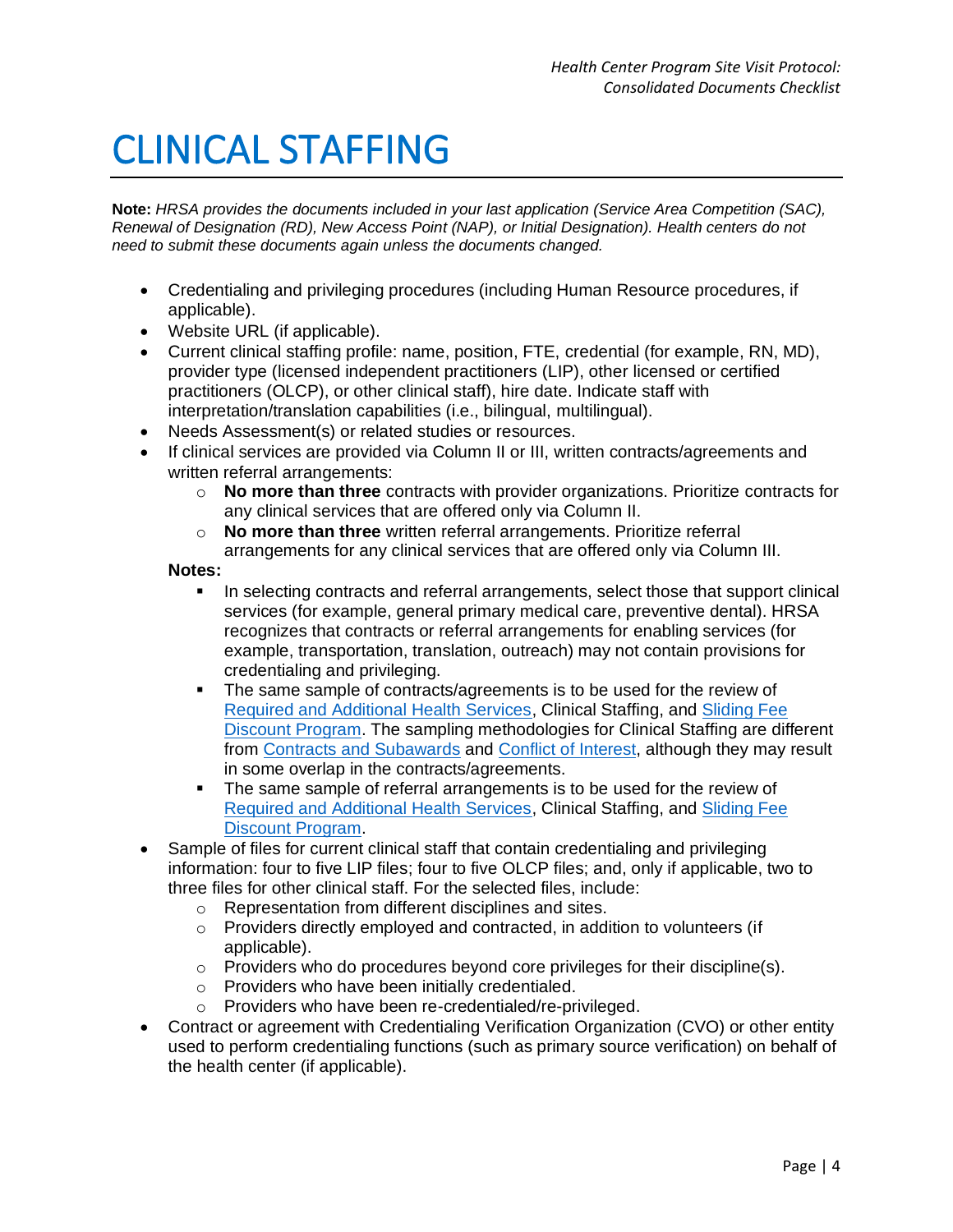## <span id="page-6-0"></span>ACCESSIBLE LOCATIONS AND HOURS OF **OPERATION**

- List of health center sites, including site addresses, hours of operation by site, and information on what general services (for example, medical, oral health, behavioral health) are offered at each service site. **Note:** *These may be presented in separate documents or as references to health center websites.*
- Uniform Data System (UDS) Mapper Service Area Map (if updated since last application submission to HRSA).
- Patient satisfaction surveys or other forms of patient input.
- Needs assessment(s) or related studies or resources.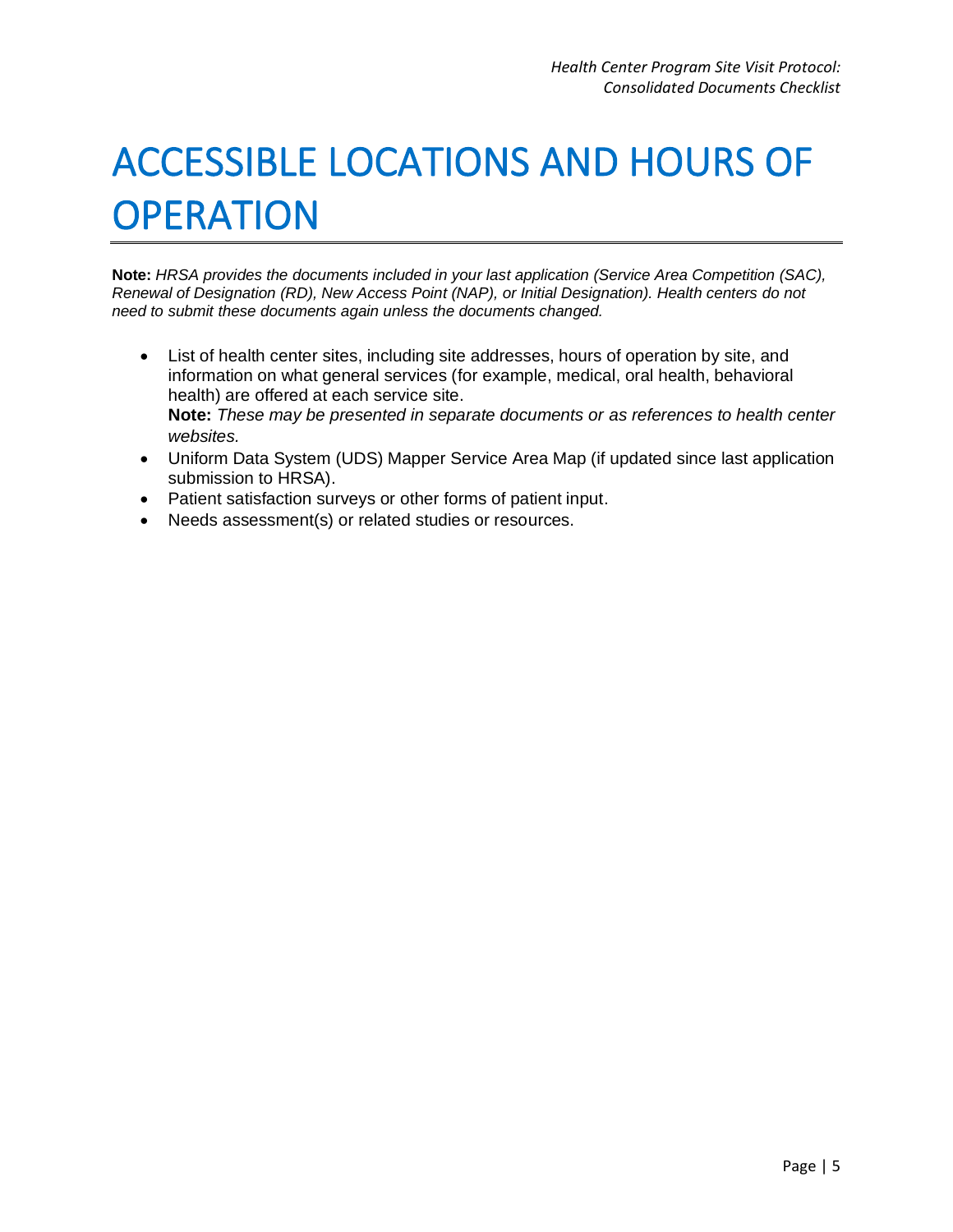## <span id="page-7-0"></span>COVERAGE FOR MEDICAL EMERGENCIES DURING AND AFTER HOURS

**Note:** *HRSA provides the documents included in your last application (Service Area Competition (SAC), Renewal of Designation (RD), New Access Point (NAP), or Initial Designation). Health centers do not need to submit these documents again unless the documents changed.* 

- Operating procedures for addressing medical emergencies during health center's hours of operation.
- Operating procedures for responding to patient medical emergencies after hours.
- Staffing schedules for up to five service delivery sites that identify the individual(s) with current certification in basic life support at each site.
- Provider on-call schedules and answering service contract (if applicable; for health centers whose own providers cover after-hours calls).
- Written arrangements with non-health center providers/entities (for example, formal agreements with other community providers, "nurse call" lines) for after-hours coverage (if applicable; for health centers that use non-health center providers).
- List of service delivery sites with names of at least one individual (clinical or non-clinical staff member) at each site trained and certified in basic life support, including a copy of that individual's current certification (for example, credentialing file for licensed independent practitioner or other licensed or certified practitioner, certification of training if non-clinical staff).
- Instructions or information provided to patients for accessing after-hours coverage.
- Three samples of after-hours clinical advice documentation in the patient record<sup>2</sup> (for example, screenshots selected by the health center), including associated documentation of follow-up.

**Note:** *The samples will be based on after-hours calls that necessitated follow-up by the health center*. *If the health center has fewer than three after-hours calls that required*  follow-up, the health center will make up the difference with after-hours call *documentation that did not require follow-up.*

• Documentation demonstrating systems/methods of tracking, recording, and storing of after-hours coverage interactions (for example, log of patient calls) and, if applicable, related follow-up.

<sup>&</sup>lt;sup>2</sup> Health centers may choose to provide samples of patient records before or during the site visit. If patient records will be provided during the site visit, this should be communicated before the site visit to avoid any disruption or delay in the site visit process.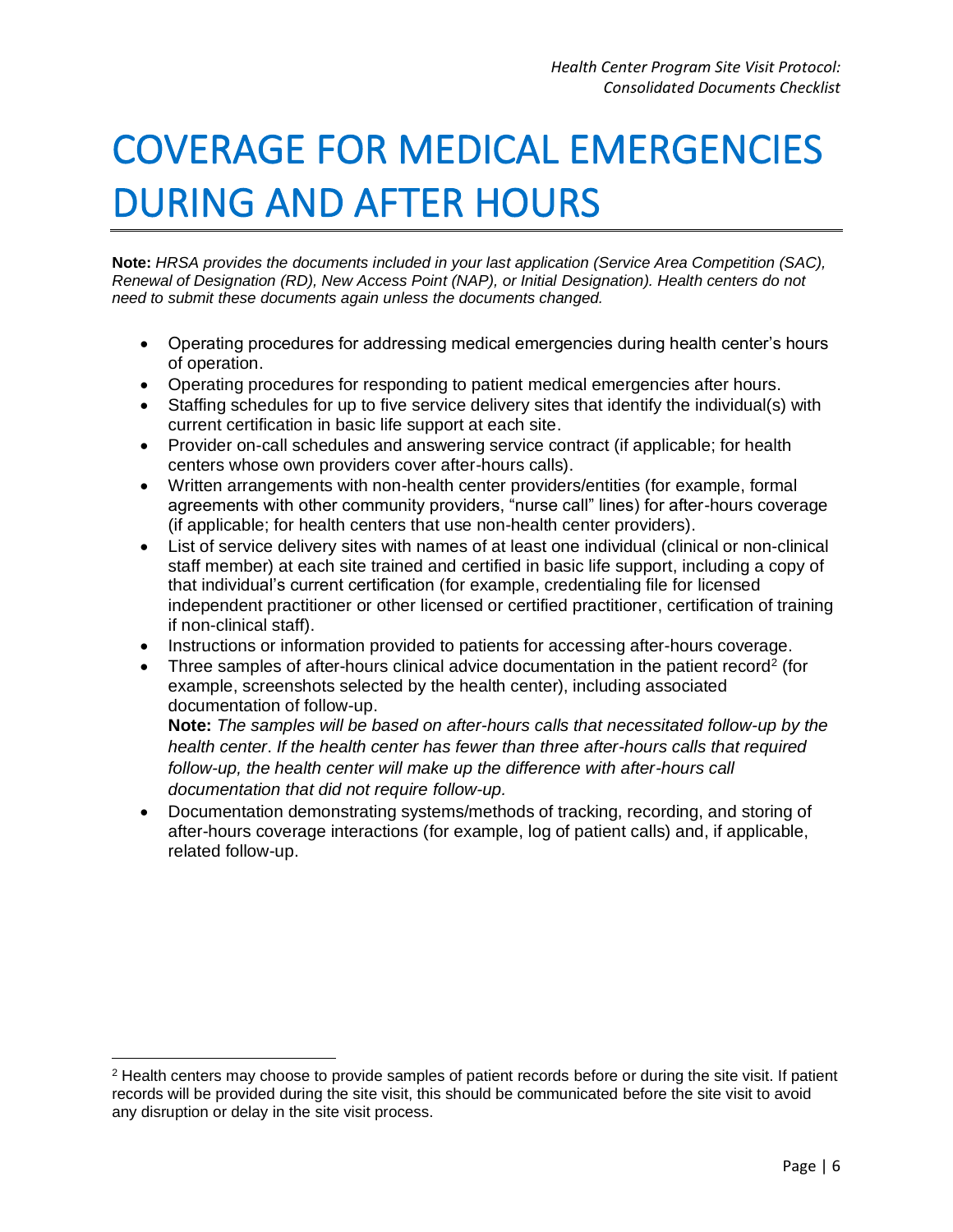# <span id="page-8-0"></span>CONTINUITY OF CARE AND HOSPITAL ADMITTING

- Health center's internal operating procedures and/or documentation from arrangements with non-health center provider(s) for tracking of patient hospitalization and continuity of care.
- Documentation of EITHER:
	- Provider hospital admitting privileges (for example, hospital staff membership, provider employee contracts) that address delivery of care in a hospital setting to health center patients by health center providers; OR
	- $\circ$  Formal arrangements with provider(s) or entity(ies) that address health center patient hospital admissions (for example, transfer agreement(s), supporting procedures, or other documentation of inpatient care coordination with the health center).
- Sample of 5-10 health center patient records<sup>3</sup> (for example, using live navigation of the Electronic Health Records (EHR), screenshots from the EHR, or actual records if the records are not electronic/EHR records) for patients who were hospitalized or who had Emergency Department (ED) visits within the past 12 months. Ensure each record clearly documents the health center's entire hospitalization tracking process, from admission and follow-up through closure.

<sup>&</sup>lt;sup>3</sup> Health centers may choose to provide samples of patient records before or during the site visit. If patient records will be provided during the site visit, this should be communicated before the site visit to avoid any disruption or delay in the site visit process.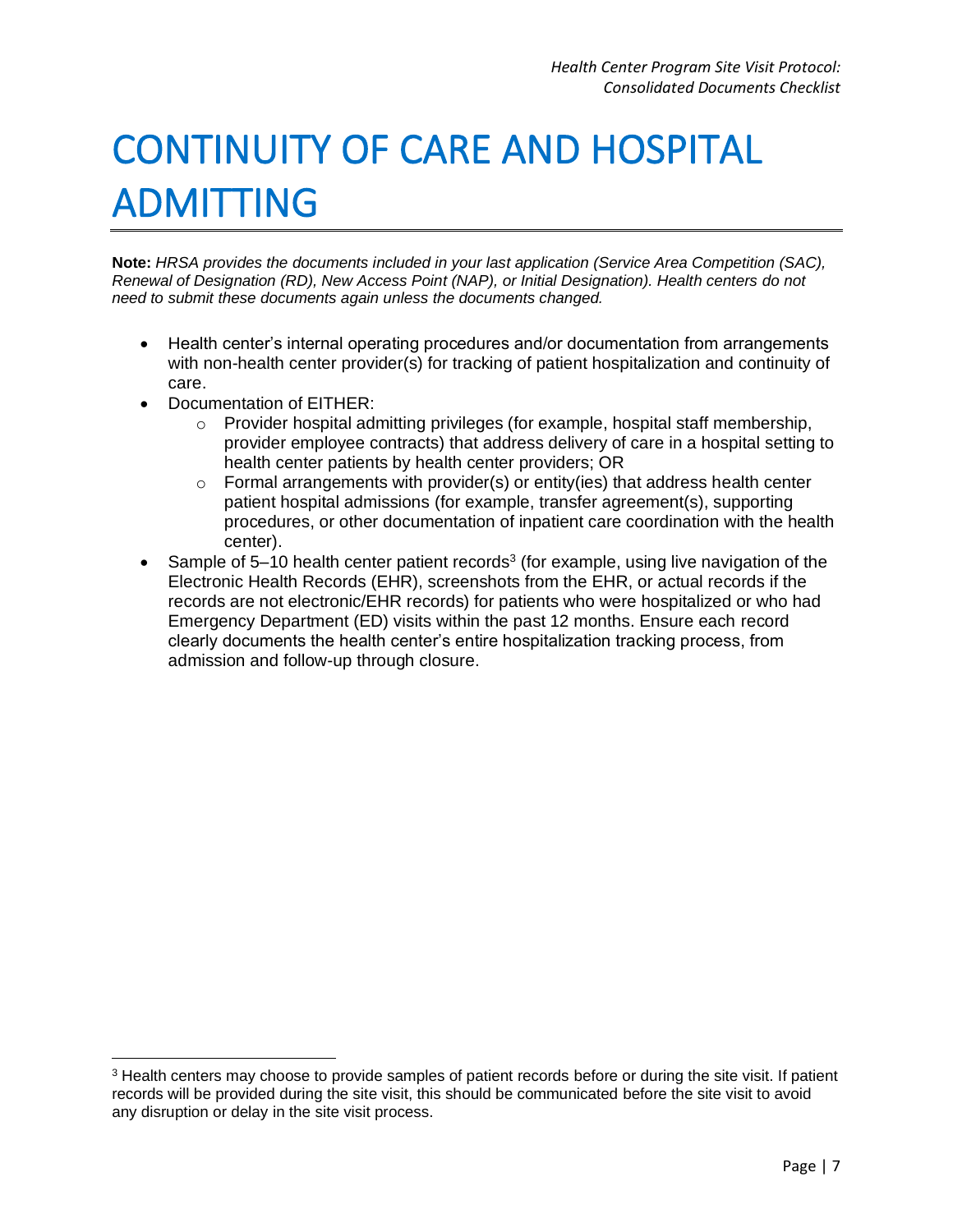#### <span id="page-9-0"></span>SLIDING FEE DISCOUNT PROGRAM

**Note:** *HRSA provides the documents included in your last application (Service Area Competition (SAC), Renewal of Designation (RD), New Access Point (NAP), or Initial Designation). Health centers do not need to submit these documents again unless the documents changed.* 

- Sliding fee discount program (SFDP) policy(ies).
- SFDP procedure(s).
- Sliding fee discount schedule (SFDS), including SFDSs that differ by service or service delivery method (if applicable).
- Any related policies, procedures, forms and materials that support the SFDP (for example, registration and scheduling, financial eligibility, screening, enrollment, patient notifications, billing and collections).
- Sample of 5–10 records, files or other forms of documentation of patient income and family size. Ensure the sample includes records for:
	- Uninsured and insured patients; and
	- Initial assessments for income and family size as well as re-assessments.
- For any service delivered via Column II (whether or not the service is also delivered via Column I and/or Column III), at least one but no more than three written contracts/agreements for EACH Required and EACH Additional Service. Provide any other supporting documentation demonstrating how the health center ensures sliding fee discounts for those selected services.

**Note:** *The same sample of contracts/agreements is to be used for the review of [Required and Additional Health Services](https://bphc.hrsa.gov/programrequirements/site-visit-protocol/required-and-additional-health-services)*, *[Clinical Staffing,](https://bphc.hrsa.gov/programrequirements/site-visit-protocol/clinical-staffing) and Sliding Fee Discount Program*. *The sampling methodologies for Sliding Fee Discount Program are different from [Contracts and Subawards](https://bphc.hrsa.gov/programrequirements/site-visit-protocol/contracts-and-subawards) and [Conflict of Interest,](https://bphc.hrsa.gov/programrequirements/site-visit-protocol/conflict-interest) although they may result in some overlap in the contracts/agreements.*

• For any service delivered via Column III (whether or not the service is also delivered via Column I and/or Column II), at least one but no more than three written referral arrangements for EACH Required and EACH Additional Service. Provide any other supporting documentation demonstrating how the health center ensures sliding fee discounts for those selected services.

**Note:** *The same sample of referral arrangements is to be used for the review of [Required and Additional Health Services,](https://bphc.hrsa.gov/programrequirements/site-visit-protocol/required-and-additional-health-services) [Clinical Staffing,](https://bphc.hrsa.gov/programrequirements/site-visit-protocol/clinical-staffing) and Sliding Fee Discount Program.* 

- If the board-approved SFDP policy does not state a specific amount for nominal charge(s), other documentation (for example, board minutes, reports) of board involvement in setting the amount of nominal charge(s).
- Data, reports, or any other relevant materials used to evaluate the SFDP.
- If the health center is subject to legal or contractual restrictions regarding sliding fee discounts for patients with third-party coverage, the health center will produce documentation of such restrictions.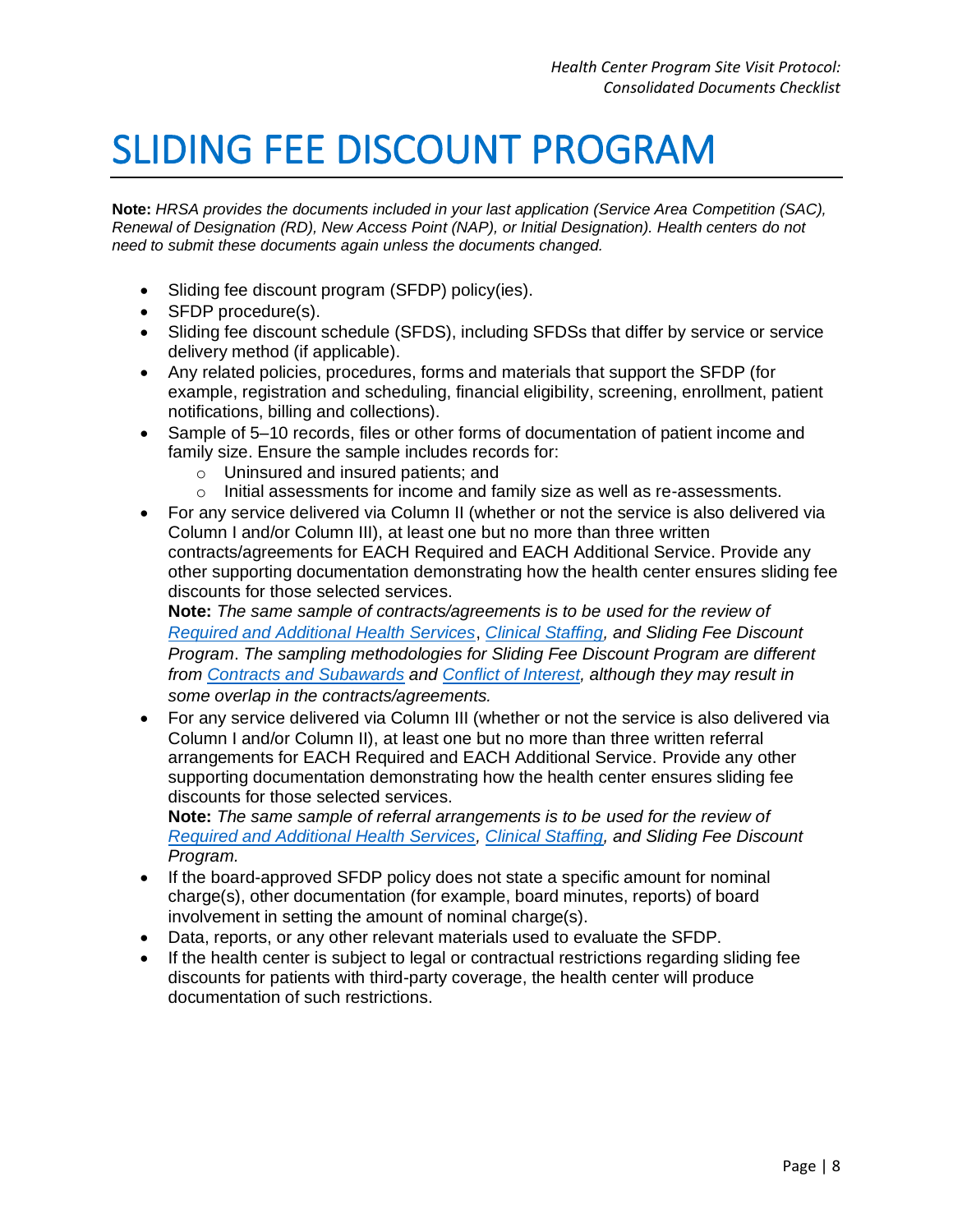#### <span id="page-10-0"></span>QUALITY IMPROVEMENT/ASSURANCE

**Note:** *HRSA provides the documents included in your last application (Service Area Competition (SAC), Renewal of Designation (RD), New Access Point (NAP), or Initial Designation). Health centers do not need to submit these documents again unless the documents changed.* 

- Policy(ies) that establishes the Quality Improvement/Quality Assurance (QI/QA) program.
- QI/QA-related operating procedures or processes that address:
	- Clinical guidelines, standards of care, and standards of practice;
	- Patient safety and adverse events, including implementation of follow-up actions;
	- Patient satisfaction;
	- Patient grievances;
	- Periodic QI/QA assessments; and
	- QI/QA report generation and oversight.
- Systems or procedures for maintaining and monitoring the confidentiality, privacy, and security of patient records.
- Sample of patient satisfaction results.
- Sample of two QI/QA assessments from the past 12 months and/or the related reports resulting from these assessments.
- Job or position description(s) of individual(s) who oversee the QI/QA program.
- Sample of 5-10 health center patient records<sup>4</sup> (for example, using live navigation of the Electronic Health Records (EHR), screenshots from the EHR, or actual records if the records are not electronic/EHR records) that include clinic visit note(s) and/or summary of care.

**Note:** *The same sample of patient records used for reviewing other program requirement areas also may be used for this sample.*

- Documentation for related systems that support QI/QA (if applicable) (for example, event reporting system, tracking resolutions and grievances, dashboards).
- QI/QA assessment schedule or calendar.

<sup>4</sup> Health centers may choose to provide samples of patient records before or during the site visit. If patient records will be provided during the site visit, this should be communicated before the site visit to avoid any disruption or delay in the site visit process.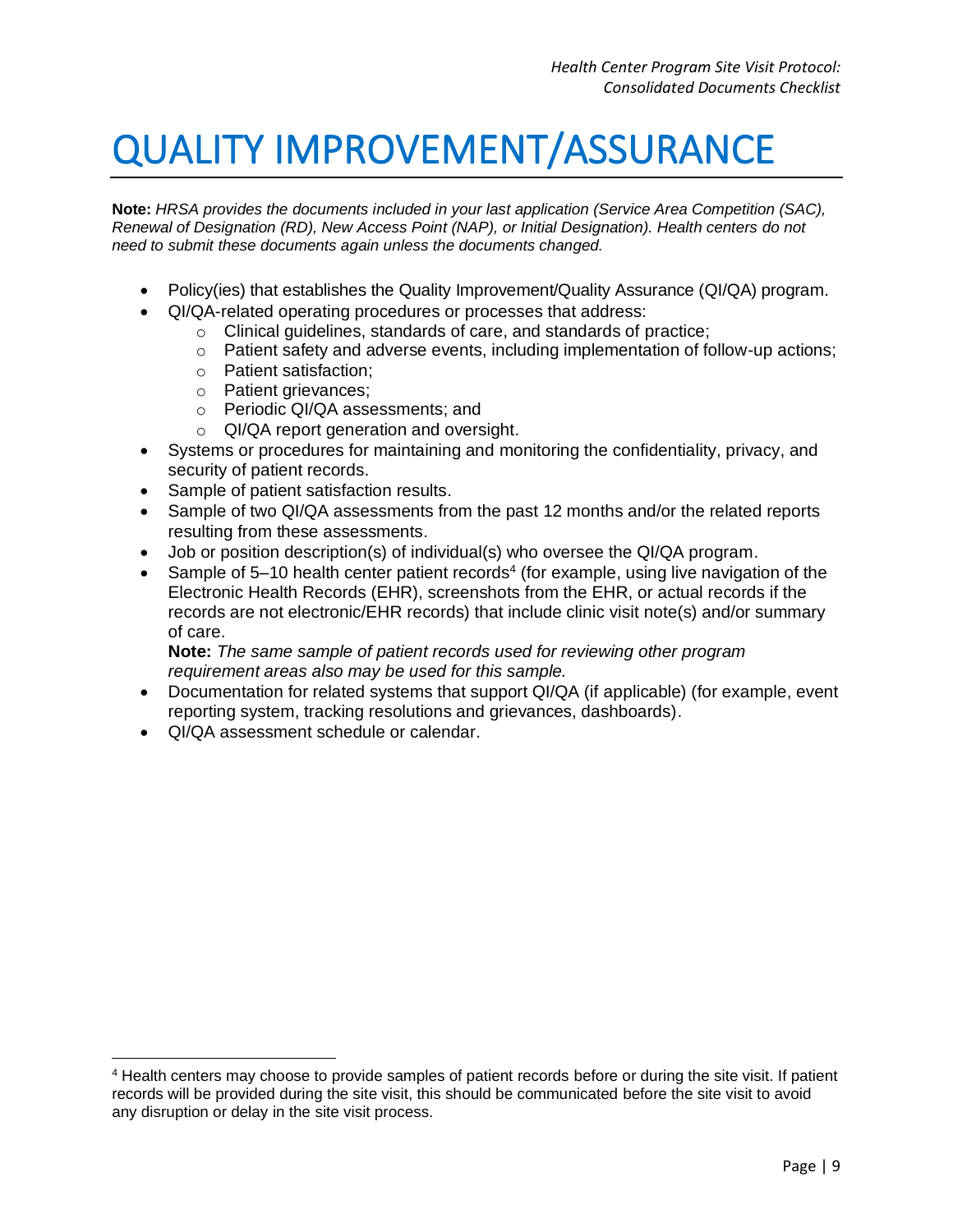#### <span id="page-11-0"></span>KEY MANAGEMENT STAFF

- Health center organization chart(s) with names and titles of key management staff (if updated since last submission to HRSA).
- Position descriptions of key management staff (if updated since last submission to HRSA).
- Bios or resumes for key management staff (if updated since last application submission to HRSA).
- Co-applicant agreement (if applicable) (if updated since last application submission to HRSA).
- Human Resources procedures relevant to recruiting and hiring of key management staff (if applicable, for health centers with key management staff vacancies).
- Project Director/CEO employment agreement.
- Project Director/CEO's W-2 or, if a W-2 has not yet been issued, documentation of receipt of salary directly from the health center (for example, pay stub).
- Notice of Award (NOA)/Notice of Look-Alike Designation (NLD) approving any Project Director/CEO position change(s) since start of the current project period or designation period OR documentation that a prior approval request(s) for such change(s) is still under review by HRSA.
- Contracts for key management staff (if applicable).
- Documentation associated with filling key management staff vacancies (if applicable) (for example, job advertisements, revised position descriptions).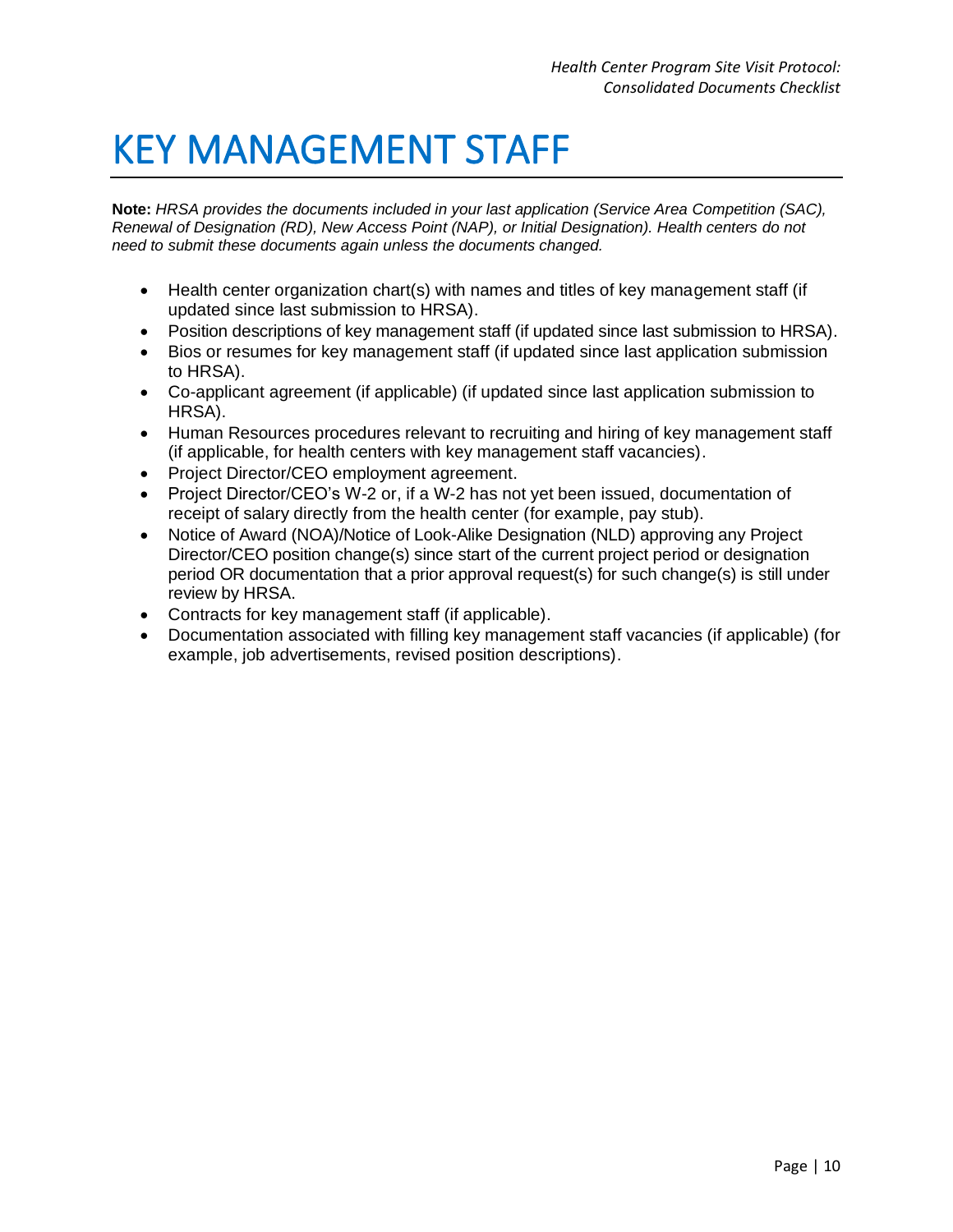#### <span id="page-12-0"></span>CONTRACTS AND SUBAWARDS

**Note:** *HRSA provides the documents included in your last application (Service Area Competition (SAC), Renewal of Designation (RD), New Access Point (NAP), or Initial Designation). Health centers do not need to submit these documents again unless the documents changed.* 

- Procedures for purchasing and procurement, including, if applicable or separate, procedures for contracting and contract management.
- Policies/procedures for subrecipient monitoring.
- Most recent annual audit and management letters.
- If the health center has contracts that support the HRSA-approved scope of project (i.e., to provide health center services or to acquire other goods and services), provide a complete list of these contracts. Include all active contracts and all contracts that had a period of performance which ended less than 3 years ago. In the list, include all of the following information for each contract:
	- Whether the health center uses federal award funds to pay in whole or in part for the contract (not applicable to look-alikes);
	- Contractor/contract organization;
	- $\circ$  Value of the contract (if there is a federal share, state the federal share amount);
	- Brief description of the good(s) or service(s) provided; and
	- Period of performance/timeframe (for example, ongoing contractual relationship, specific duration).
- All subrecipient agreements (if updated since last application submission to HRSA) (not applicable to look-alikes and as applicable for awardees) that support the awardee's Health Center Program scope of project.

**Note:** *Per 45 CFR 75.351(c): "In determining whether an agreement between a [pass](https://bphc.hrsa.gov/programrequirements/compliancemanual/glossary.html#pass-through-entity)[through entity](https://bphc.hrsa.gov/programrequirements/compliancemanual/glossary.html#pass-through-entity) [Health Center Program [awardee\]](https://bphc.hrsa.gov/programrequirements/compliancemanual/glossary.html#awardee) and another [non-federal entity](https://bphc.hrsa.gov/programrequirements/compliancemanual/glossary.html#non-federal-entity) casts the latter as a [subrecipient](https://bphc.hrsa.gov/programrequirements/compliancemanual/glossary.html#subrecipient) or a contractor, the substance of the relationship is more important than the form of the agreement. All of the characteristics [listed above; see 45 CFR 75.351(a) and (b)] may not be present in all cases, and the pass-through entity [Health Center Program awardee] must use judgment in classifying each agreement as a subaward or a procuremen[t contract.](https://bphc.hrsa.gov/programrequirements/compliancemanual/glossary.html#contract)"*

- Based on the list of contracts provided before the site visit that support the HRSAapproved scope of project:
	- Five contracts AND related supporting procurement documentation for actions that **use federal award funds.** Choose the contracts that use the largest amounts of federal award funds.

**Note:** *The same sample of contracts/agreements is to be used for the review of both Contracts and Subawards and [Conflict of Interest.](https://bphc.hrsa.gov/programrequirements/site-visit-protocol/conflict-interest) The sampling methodologies for Contracts and Subawards are different from [Required and](https://bphc.hrsa.gov/programrequirements/site-visit-protocol/required-and-additional-health-services)  [Additional Health Services,](https://bphc.hrsa.gov/programrequirements/site-visit-protocol/required-and-additional-health-services) [Clinical Staffing,](https://bphc.hrsa.gov/programrequirements/site-visit-protocol/clinical-staffing) and [Sliding Fee Discount Program,](https://bphc.hrsa.gov/programrequirements/site-visit-protocol/sliding-fee-discount-program) although they may result in some overlap in the contracts/agreements.*

- Sample of five contracts AND related supporting procurement documentation for actions that **do NOT use federal award funds**.
- Two to three reports or records (for example, monthly invoices or billing reports, data run of patients served, visits provided) drawn from the sample of contractors selected from the list provided before the site visit.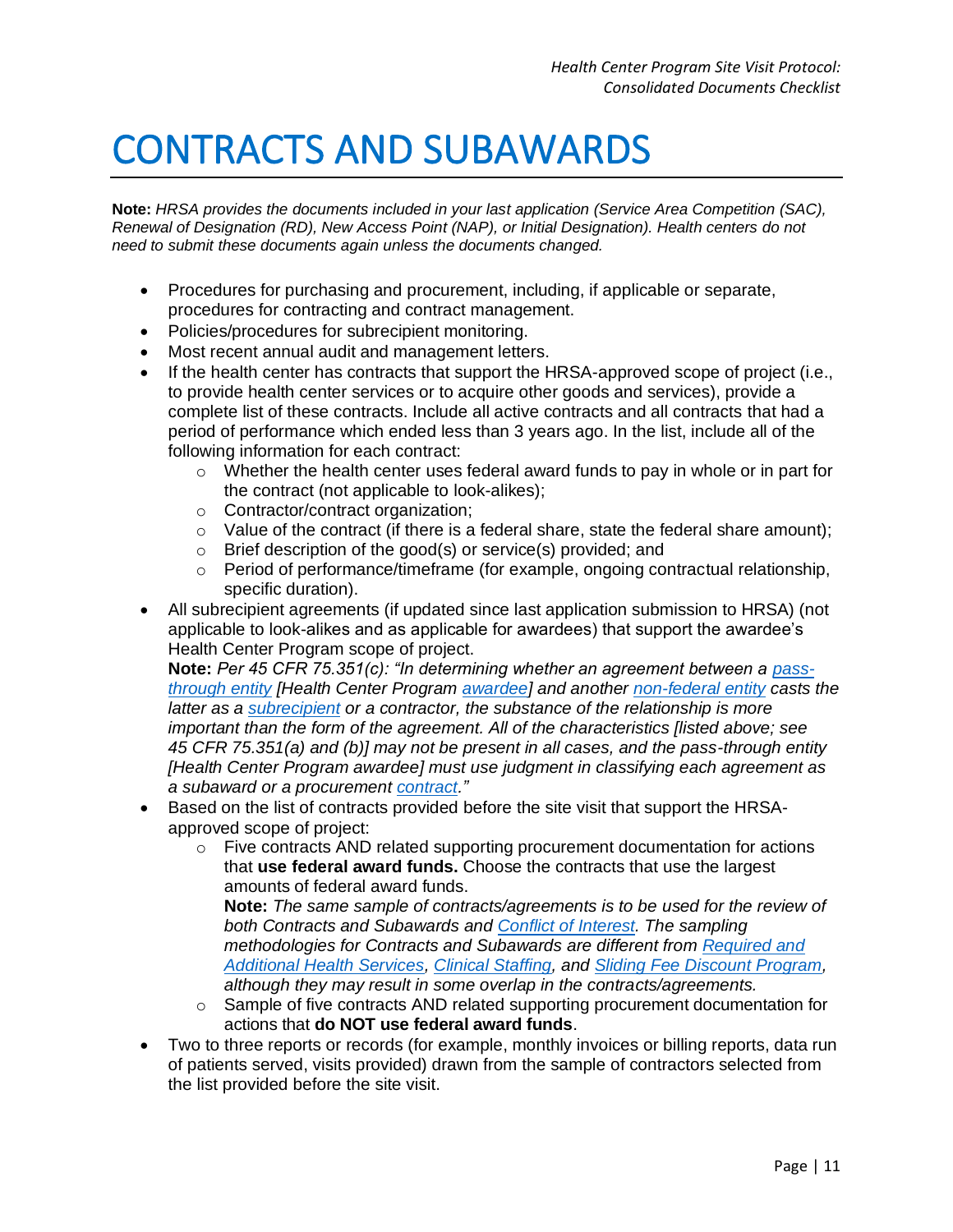- Documentation of subrecipient monitoring methods (not applicable to look-alikes and as applicable for awardees).
- Sample of financial and performance reports from within the current project period from the subrecipient, including the subrecipient's annual audit (not applicable to look-alikes and as applicable for awardees).
- Documentation of prior approval for contracts for the performance of substantive work (i.e., contracting with a single entity for the majority of health care providers) under the federal award (if applicable).
- Documentation of prior approval of subrecipient arrangement(s) (not applicable to lookalikes and as applicable for awardees).
- Documentation of subrecipient monitoring by the health center (that occurred during the current project period).
- Findings from the health center's subrecipient monitoring process on subrecipient deficiencies (if applicable) and documentation that the health center has ensured the subrecipient has taken corrective action.
- The following documentation used by the health center to confirm subrecipient compliance:
	- Subrecipient articles of incorporation, bylaws, or other corporate documents;
	- Subrecipient sliding fee discount program (SFDP) policy;
	- Current subrecipient board roster or Form 6A (the latter, if subrecipient is a Health Center Program awardee or look-alike) indicating current board member characteristics as follows:
		- For all board members: patient status, area of expertise, and percentage income from the healthcare industry; and
		- For patient board members: gender, race, and ethnicity;
	- Subrecipient billing records from within the past 24 months to confirm the patient status of subrecipient board members;
	- Subrecipient's portion of Uniform Data System (UDS) data for an overview of subrecipient patient population demographic factors (race, ethnicity, and gender); and
	- If the subrecipient board-approved SFDP policy does not state a specific amount for nominal charge(s), other documentation (for example, subrecipient board minutes, subrecipient reports) of subrecipient board involvement in setting the amount of nominal charge(s).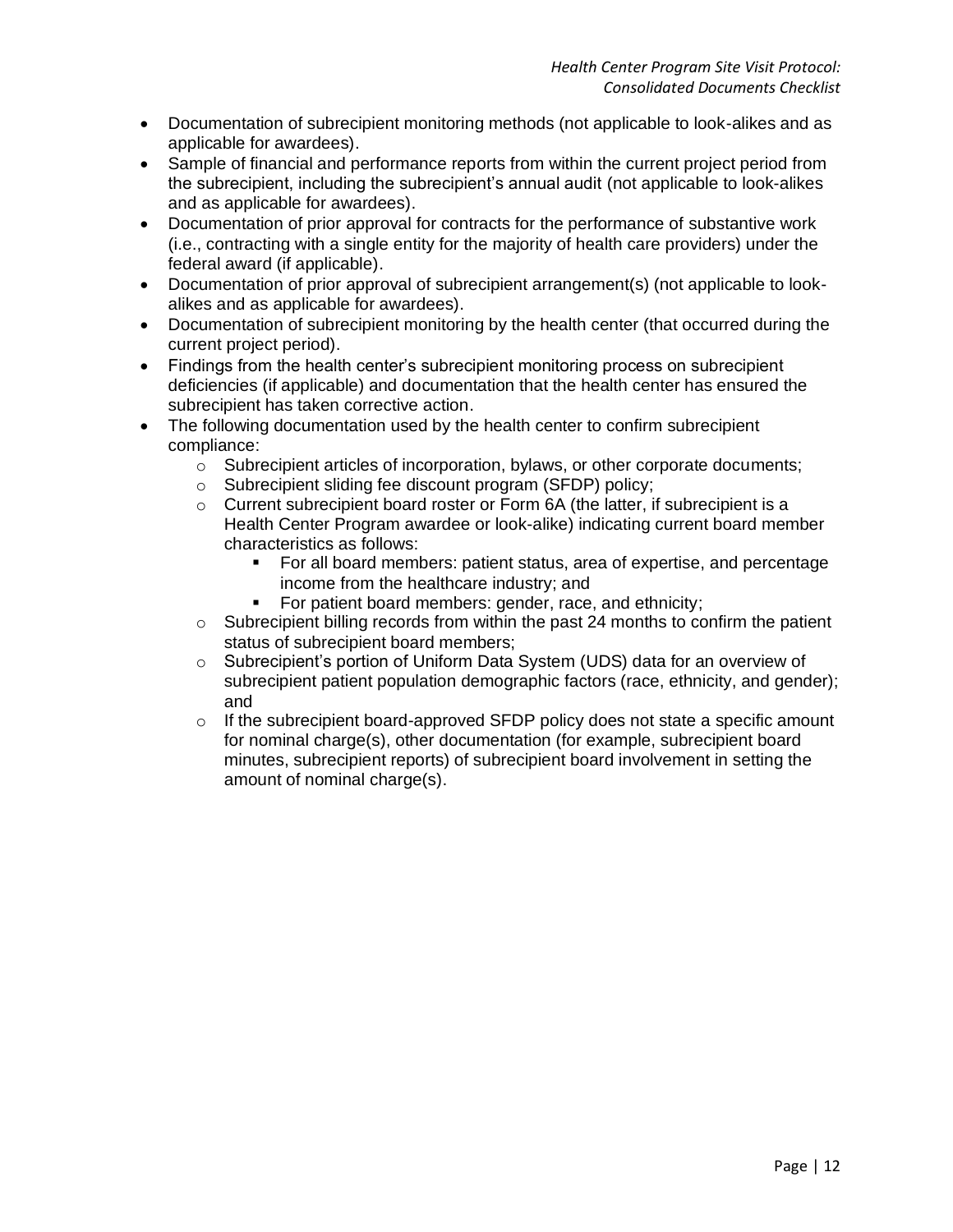## <span id="page-14-0"></span>CONFLICT OF INTEREST

**Note:** *HRSA provides the documents included in your last application (Service Area Competition (SAC), Renewal of Designation (RD), New Access Point (NAP), or Initial Designation). Health centers do not need to submit these documents again unless the documents changed.* 

- Procedures for purchasing and procurement, including, if applicable or separate, procedures for contracting and contract management.
- Two most recent annual audits and management letters.
- Documentation containing the health center's standards of conduct (for example, articles of incorporation, bylaws, board manual, employee manual, policies and procedures, disclosure forms). For contracts that support the HRSA-approved scope of project, five contracts AND related supporting procurement documentation for actions that **use federal award funds.** Choose the contracts that use the largest amounts of federal award funds.

**Note:** *The same sample of contracts/agreements is to be utilized for the review of both [Contracts and Subawards](https://bphc.hrsa.gov/programrequirements/site-visit-protocol/contracts-and-subawards) and Conflict of Interest. The sampling methodologies for Conflict of Interest are different from [Required and Additional Health Services,](https://bphc.hrsa.gov/programrequirements/site-visit-protocol/required-and-additional-health-services) [Clinical](https://bphc.hrsa.gov/programrequirements/site-visit-protocol/clinical-staffing)  [Staffing,](https://bphc.hrsa.gov/programrequirements/site-visit-protocol/clinical-staffing) and [Sliding Fee Discount Program,](https://bphc.hrsa.gov/programrequirements/site-visit-protocol/sliding-fee-discount-program) although they may result in some overlap in the contracts/agreements.*

- For look-alikes that have a parent, affiliate, or subsidiary that is not a state, local government, or Indian tribe: five contracts AND related supporting procurement documentation for procurements involving the related parent, affiliate or subsidiary organization(s). Contracts in the sample are either active or have a period of performance which ended less than 3 years ago.
- In cases where a real or apparent conflict of interest was identified in the procurement action, related written disclosures (for example, board minutes documenting disclosure(s), standard form(s) to report disclosure(s)) completed by employees, officers, board members, and agents of the health centers.
- Agreements with parent corporation, affiliate, subsidiary, or subrecipient organization (if applicable).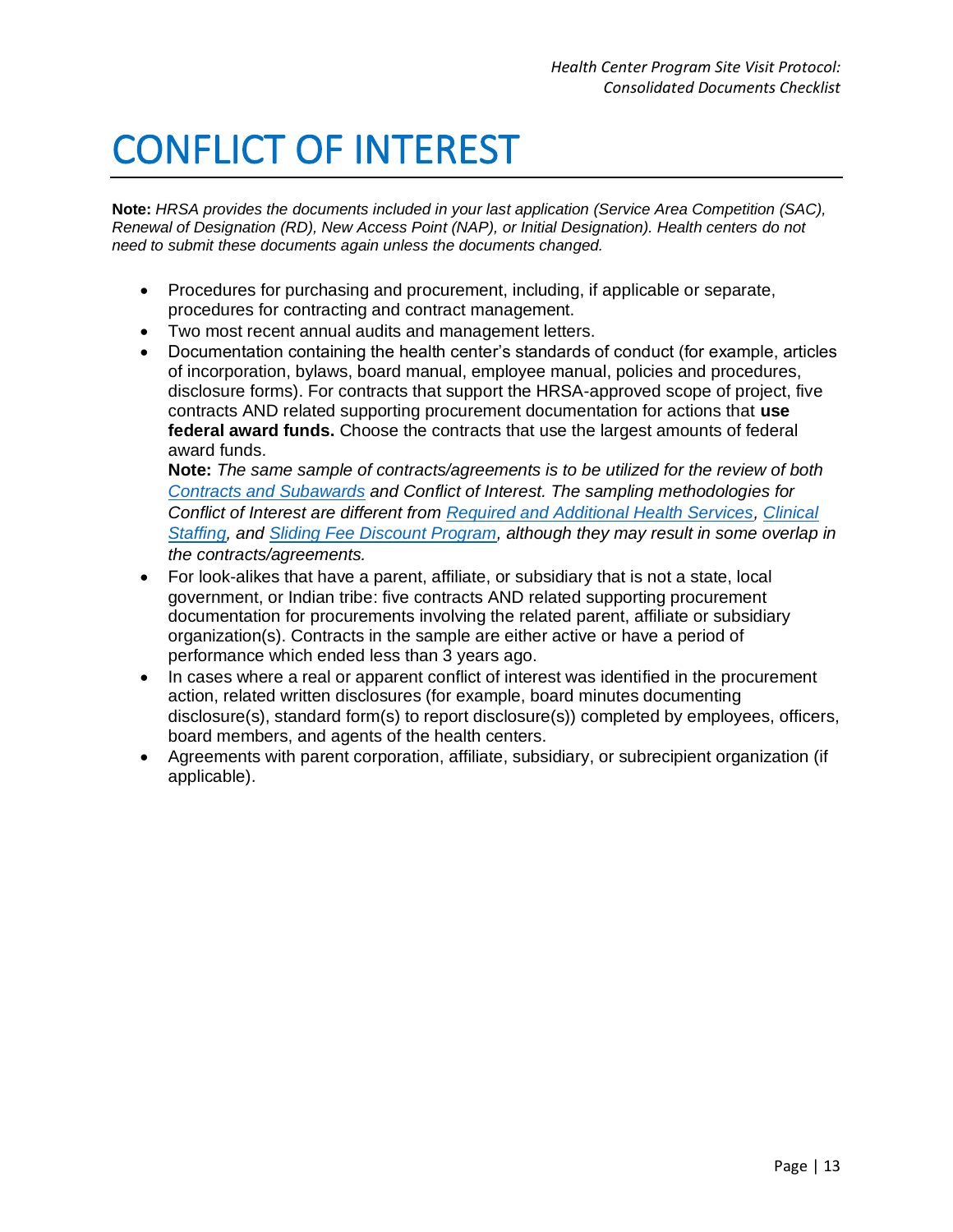#### <span id="page-15-0"></span>COLLABORATIVE RELATIONSHIPS

**Note:** *HRSA provides the documents included in your last application (Service Area Competition (SAC), Renewal of Designation (RD), New Access Point (NAP), or Initial Designation). Health centers do not need to submit these documents again unless the documents changed.* 

- Documentation of established collaboration with other providers and organizations in the health center's service area, including local hospitals, specialty providers, and social service organizations, to provide access to services not available through the health center.
- Documentation of coordination efforts with other federally-funded, as well as state and local, health services delivery projects and programs serving similar patient populations in the service area. At a minimum, this includes documentation of efforts to establish coordination with one or more health centers in the service area (for example, email or other correspondence of requests and responses for coordination).
- Uniform Data System (UDS) Mapper documentation showing other health centers with sites in the service area.

**Note:** *Examples of collaboration or coordination documentation may include but are not limited to memoranda of agreement (MOAs) or memoranda of understanding (MOUs);*  letters; monthly collaboration meeting agendas with health center leaders; cross-referral of *patients between health centers; or evidence of membership in a city-wide community health planning council or emergency room diversion program.*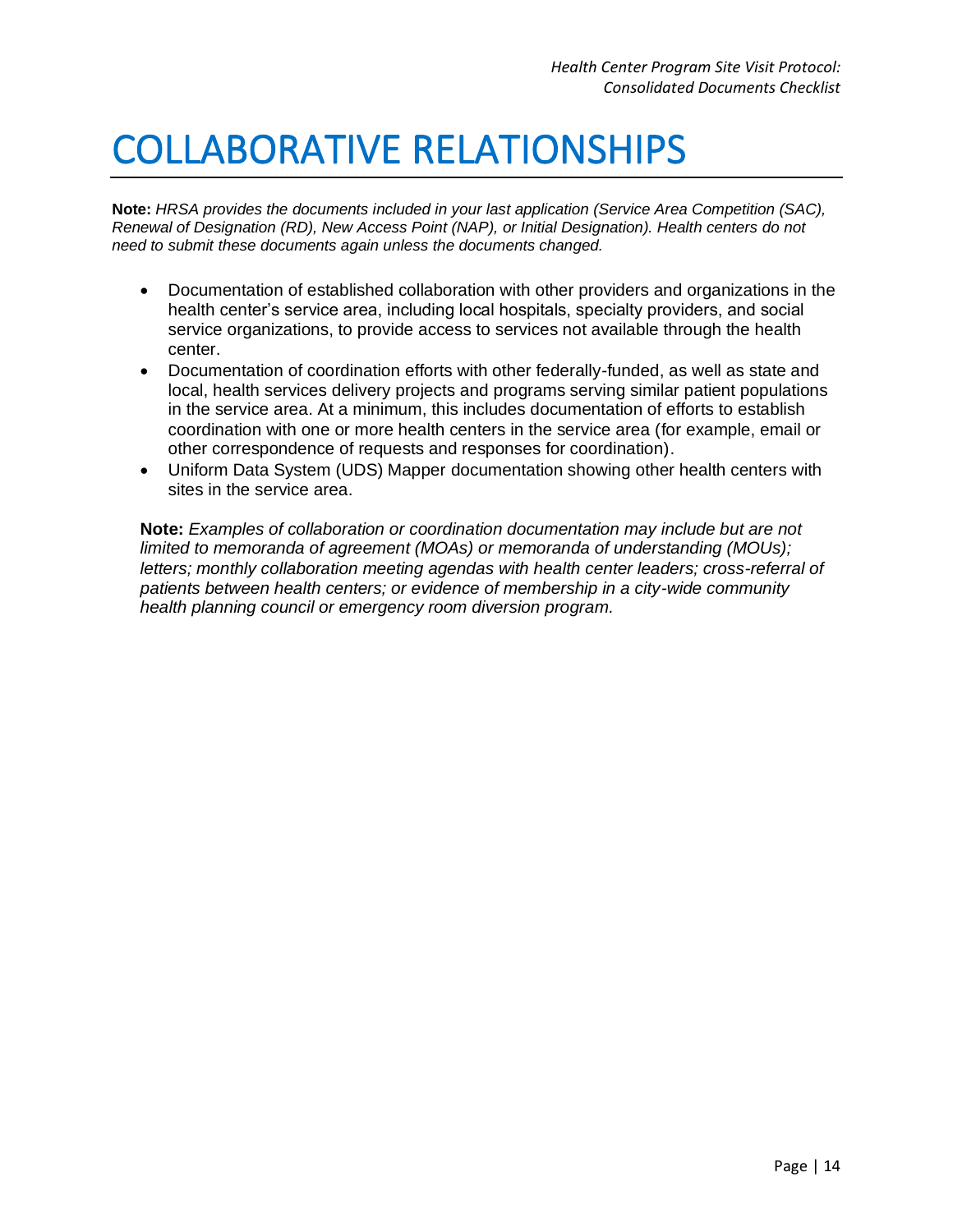# <span id="page-16-0"></span>FINANCIAL MANAGEMENT AND ACCOUNTING SYSTEMS

- Financial management and internal control procedures (may also be in the form of financial/accounting policies, manuals, or other related documents).
- Procedures for drawdown, disbursement, and expenditure of federal award funds (may be included in the financial management and internal control procedures or may be separate).
- Policies or procedures that govern and track the use of non-grant funds.
- Two most recent annual audits and management letters.
- Sample of two financial reports provided to the board and key management staff (selected from the past 6 months) including the most recent interim financial statements.
- Manuals or documentation of the financial management system(s) used by the health center (for example, financial accounting software, practice management system). **Note:** *Some or all of the financial management system(s) may be contracted out or carried out via a Health Center Controlled Network.*
- Sample of source documentation to support expenditures made under the federal Health Center Program award for the last quarter:
	- Drawdowns under the Health Center Program award with supporting documentation (for example, financial records, receipts, invoices);
	- Last non-payroll drawdown under the Health Center Program award with supporting documentation;
	- $\circ$  If there was a capital-related Health Center Program award drawdown within the last 3 years, the last capital drawdown with supporting documentation; and
	- $\circ$  Copy of the journal entry that records these drawdowns in the general ledger under the Health Center Program award.
- Aged Accounts Receivable (as of most recent interim financial statements).
- Aged Accounts Payable (as of most recent interim financial statements).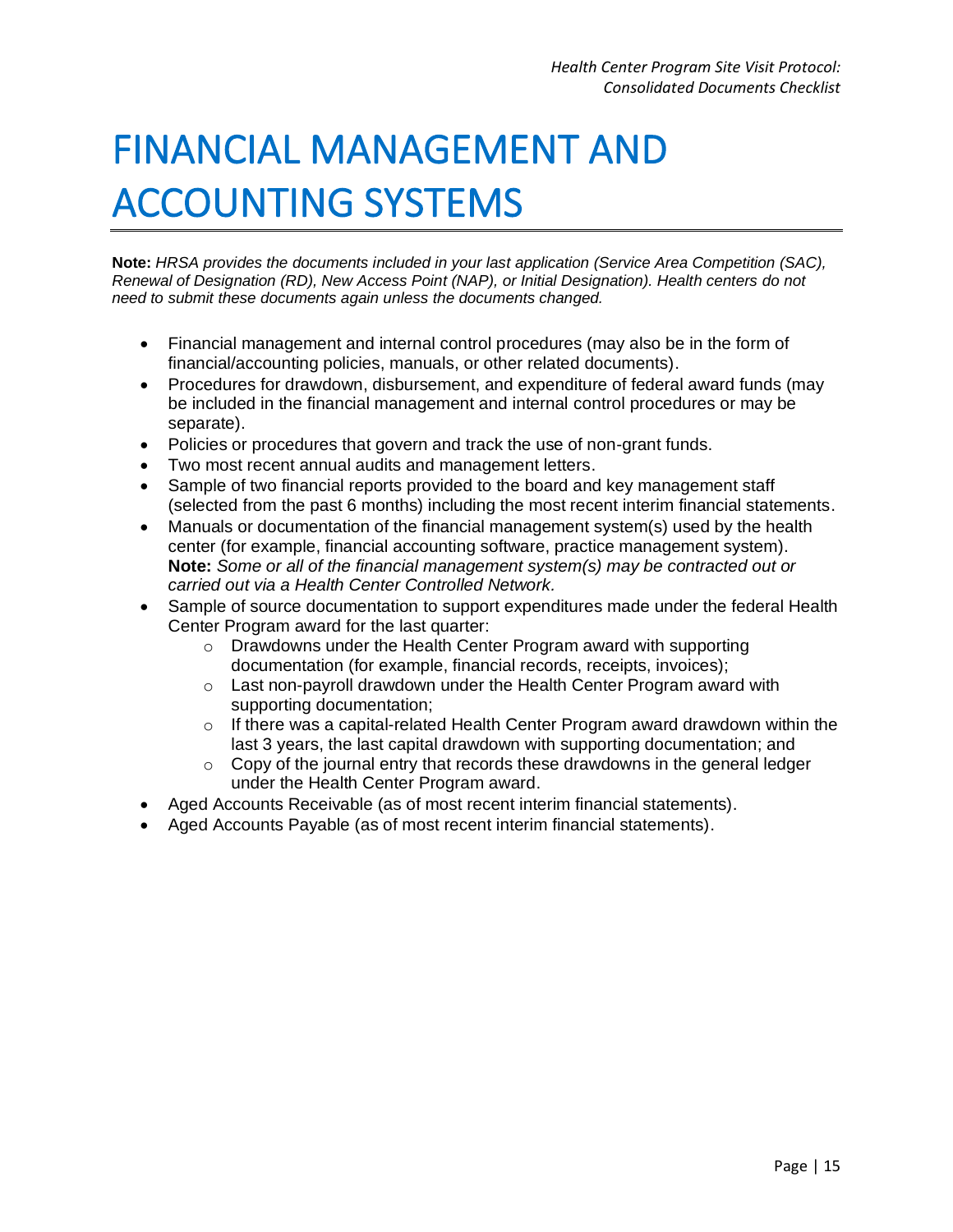### <span id="page-17-0"></span>BILLING AND COLLECTIONS

- Registration, eligibility, outreach, and enrollment procedures.
- Current fee schedule(s) for each service area (for example, medical, dental, behavioral health).
- Billing and Collections policies or procedures and systems including:
	- Provision(s) to waive or reduce fees owed by patients;
	- Third-party payor billing procedures and/or contracts;
	- Refusal to pay policy (if applicable); and
	- Procedures for notifying patients of additional costs for supplies and equipment related to but not included in the service (if applicable).
- List of provider and program/site billing numbers for Medicaid, CHIP, Medicare, or any other documentation of participation (for example, individual provider NPIs).
- Current data on the following revenue cycle management metrics, if available: collection ratios, bad debt write off as a percentage of total billing, collections per visit, charges per visit, percentage of accounts receivable (A/R) less than 120 days, days in A/R (for context on billing and collections efforts).
- Sample of claims submissions and resubmissions. For the sample, randomly choose 7 claims submissions and resubmissions for patient visits reflective of the health center's major third-party payors from across at least 3 unique services (for example, routine primary care, preventive dental, behavioral health, obstetrics) for a total of at least 21 claims submissions and resubmissions reviewed. Within this sample of 21 claims submissions and resubmissions, include at least 7 rejected claims.
- Report showing the last 6 months of claims data, specifically including the claims numbers, dates of service, and dates claims were filed/billed.
- Sample of billing and payment records for charges requested from patients. For the sample, randomly choose 5 records for patient visits from across at least 3 unique services (for example, routine primary care, preventive dental, behavioral health, obstetrics) for a total of at least 15 records reviewed:
	- Ensure the sample includes patients that are eligible for the health center's sliding fee discount program (SFDP) (i.e., incomes at or below 200 percent of the Federal Poverty Guidelines (FPG)).
	- If applicable, include records for patients that are not eligible for the SFDP (i.e., incomes above 200 percent of the FPG).
- Sample of two to three billing records where patient fees were waived or reduced.
- Documentation of methods for notifying patients of additional costs for supplies and equipment related to but not included in the service (if applicable).
- Documentation of cases where the health center has applied its refusal to pay policy within the past 24 months (if applicable).
- Documentation used to determine fee schedule(s) based on health center costs and locally prevailing rates (for example, operating costs for service delivery, relative value units (RVUs) or other relevant data sources, Medicare/Medicaid cost reports).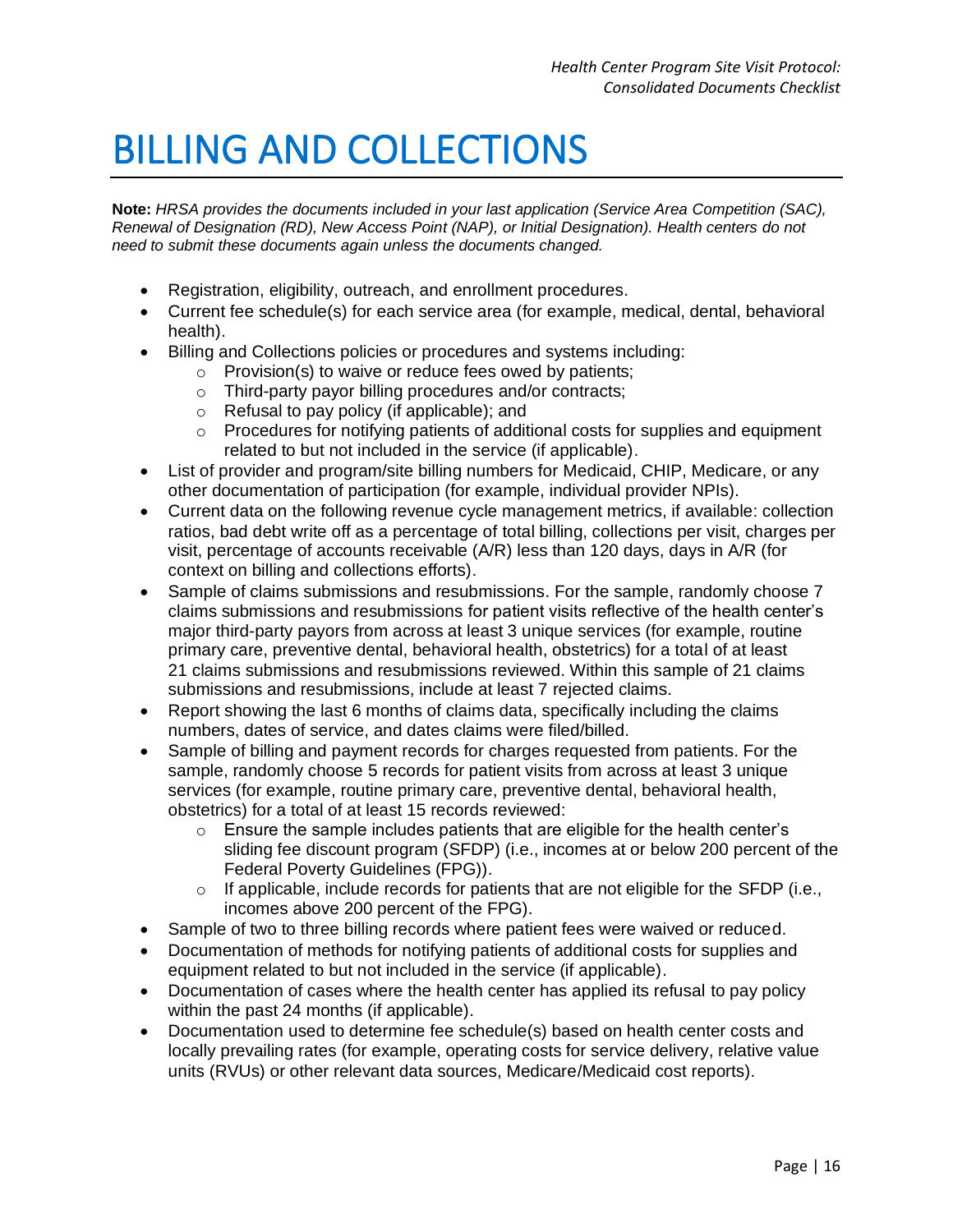- Documentation of participation in other public or private program or health insurance plans (if applicable) (for example, list or copy of third-party payor contracts including any managed care contracts).
- Contracts with outside organizations that conduct billing or collections on behalf of the health center (if applicable).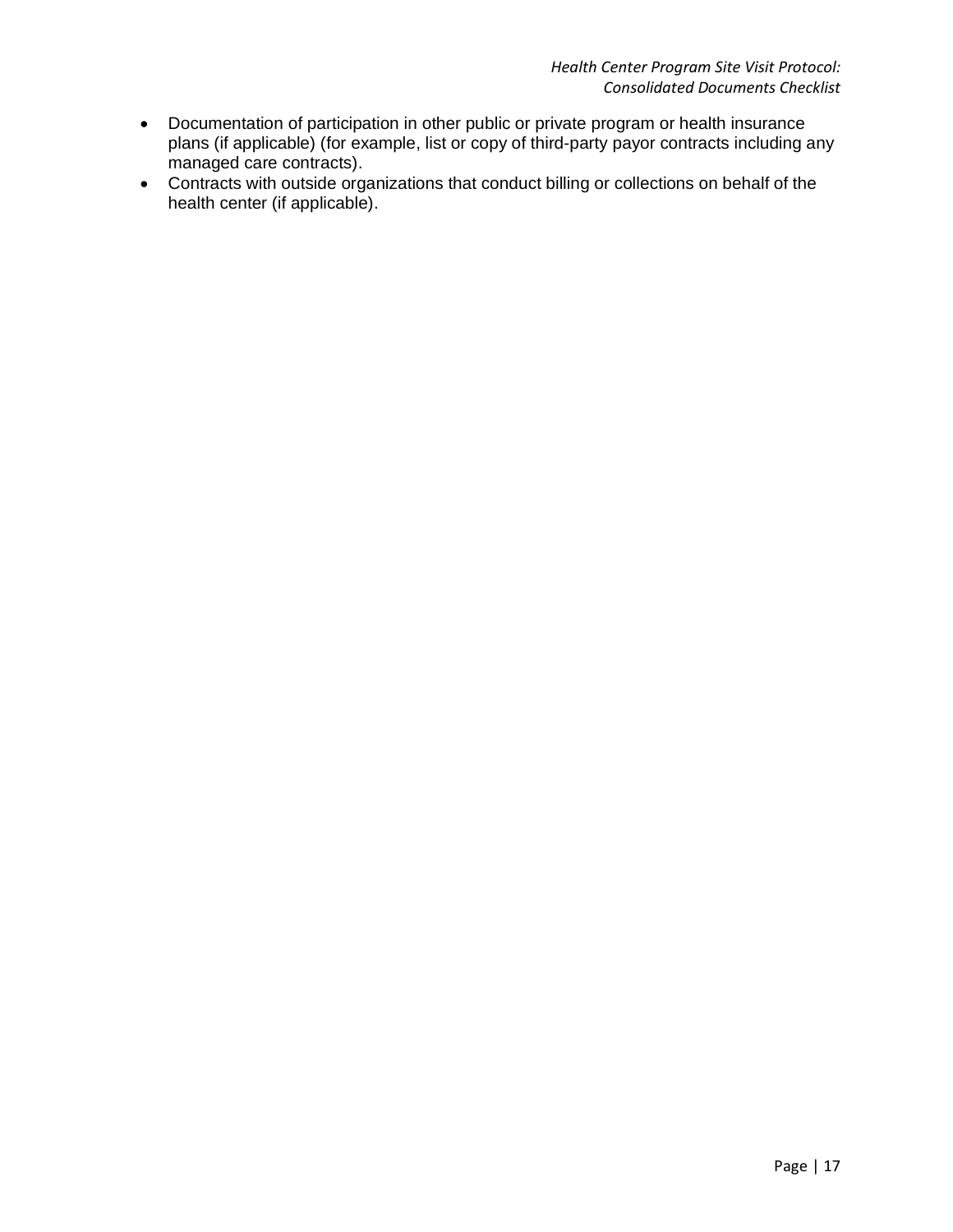### <span id="page-19-0"></span>BUDGET

- Updated annual budget for the health center project (if updated since last application submission to HRSA).
- Financial management procedures (for context and background on budget development process).
- Most recent annual audit and management letters or audited financial statements (as reference for any other lines of business).
- Budget to actual comparison reports for the current fiscal year and the prior fiscal year.
- Separate organizational budget(s) (if applicable) (in situations where the health center has an organizational budget that is separate from the budget for the health center project).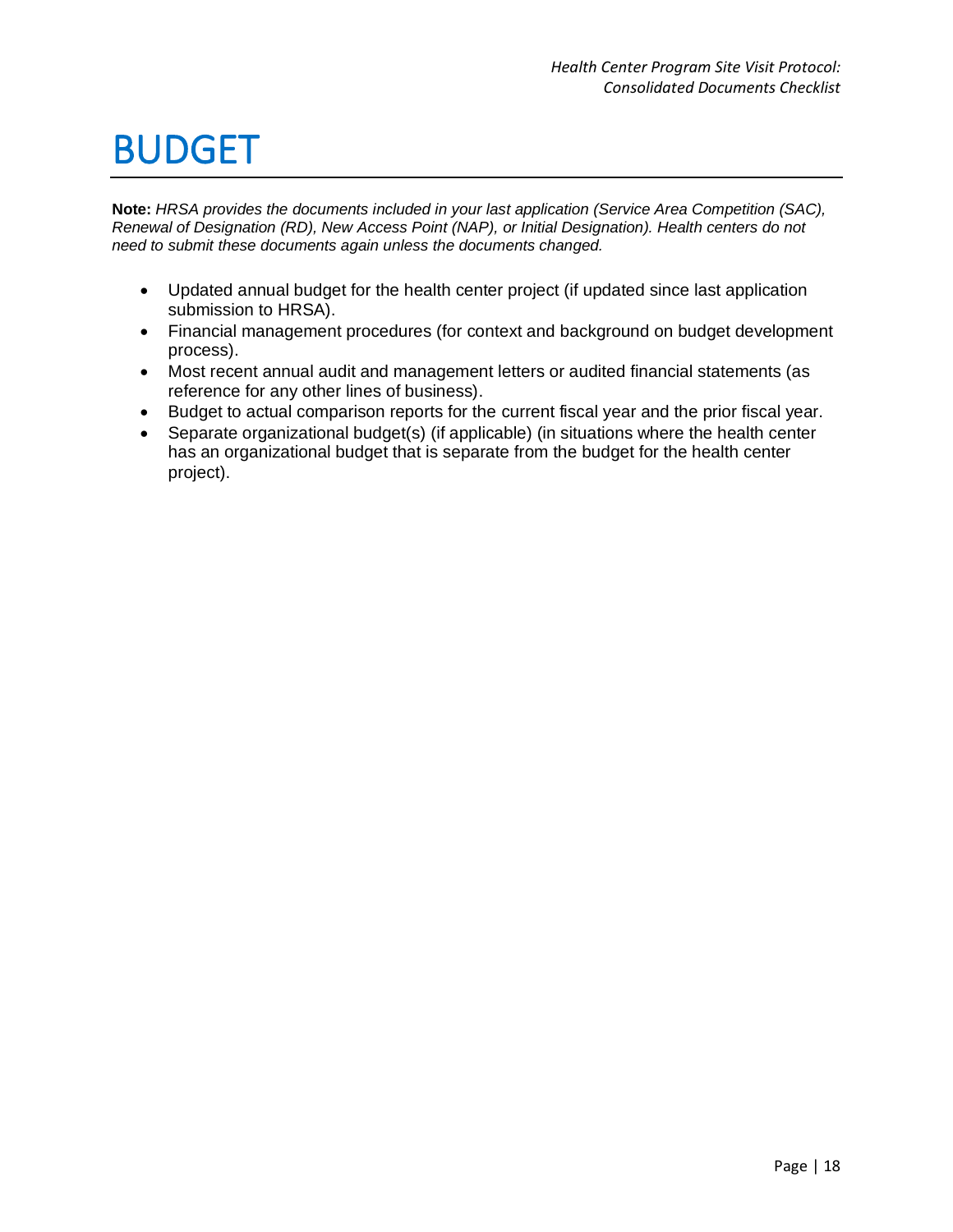# <span id="page-20-0"></span>PROGRAM MONITORING AND DATA REPORTING SYSTEMS

- Sample of one to two data-based reports generated by the health center for the governing board or key management staff from the past 12 months (for example, dashboards, board packets, reports provided to the Finance or Quality Improvement Committee, routine reports generated by the health center for key management staff) that include information on:
	- Patient service utilization;
	- Trends and patterns in the patient population; and
	- Overall health center clinical, financial, or operational performance.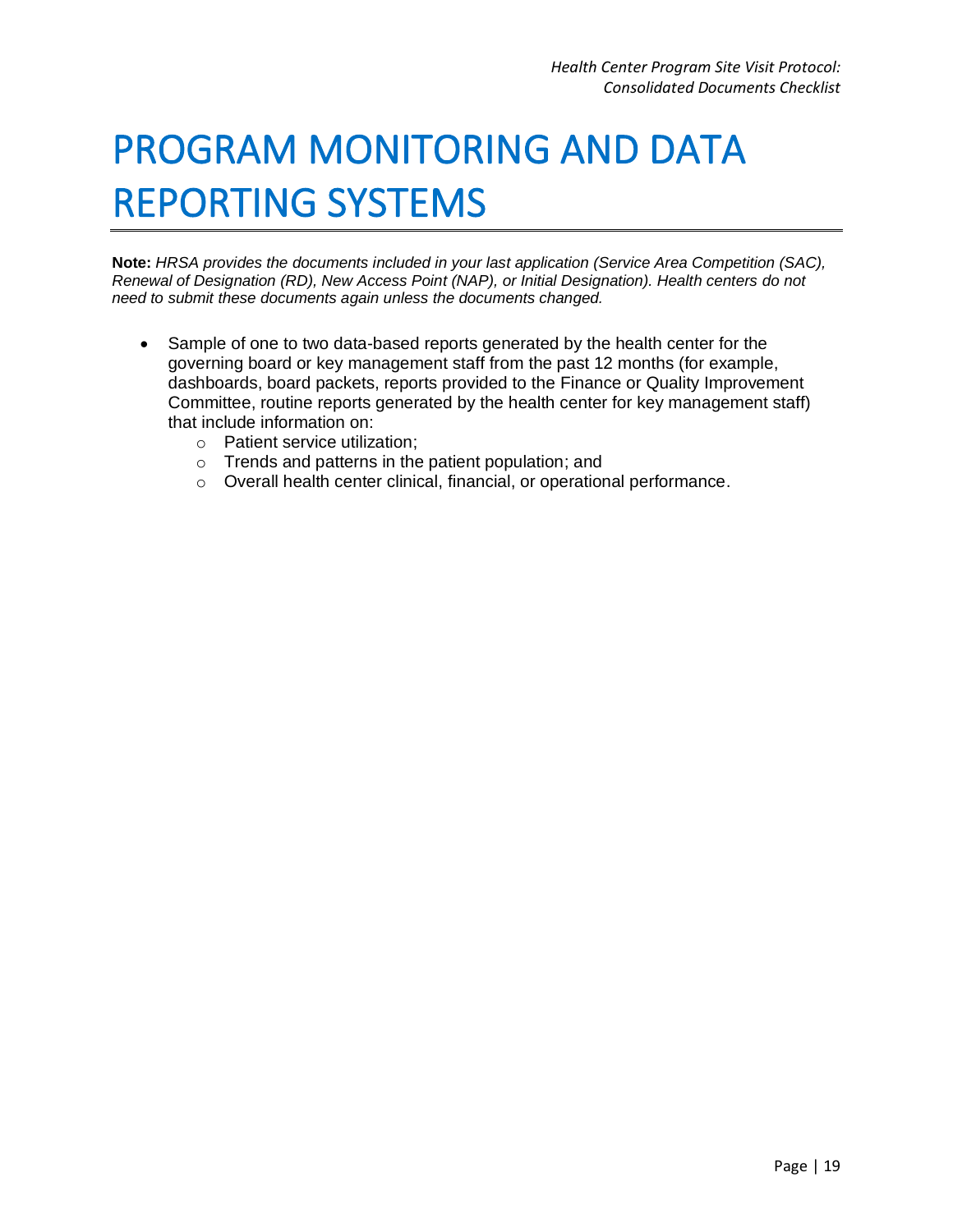#### <span id="page-21-0"></span>BOARD AUTHORITY

- Health center organization chart(s) with names of key management staff.
- Corporate organization chart(s) (only applicable for public agencies or for organizations with a parent or subsidiary).
- Articles of Incorporation.
- Bylaws (if updated since last application submission to HRSA).
- Co-applicant agreement (if applicable) (if updated since last application submission to HRSA).
- Position description for the Project Director/CEO.
- Board calendar or other related scheduling documents for most recent 12 months.
- Board agendas and minutes for:
	- Most recent 12 months.
	- Any other relevant meetings from the past 3 years that demonstrate board authorities were explicitly exercised, including approving key policies on:
		- Sliding Fee Discount Program;
		- **Quality Improvement/Assurance Program;**
		- Billing and Collections (policy for waiving or reducing patient fees and if applicable, refusal to pay);
		- Financial Management and Accounting Systems; and
		- Personnel.
- Sample board packets from two board meetings from within the past 12 months.
- Board committee minutes OR committee documents from the past 12 months.
- Strategic plan or long term planning documents within the past 3 years.
- Most recent evaluation of Project Director/CEO.
- Project Director/CEO employment agreement (for the purposes of provisions regarding Project Director/CEO selection, evaluation, and dismissal or termination).
- Agreements with parent corporation, affiliate, subsidiary, or subrecipient organization (if applicable).
- Collaborative or contractual agreements with outside entities that may impact the health center board's authorities or functions.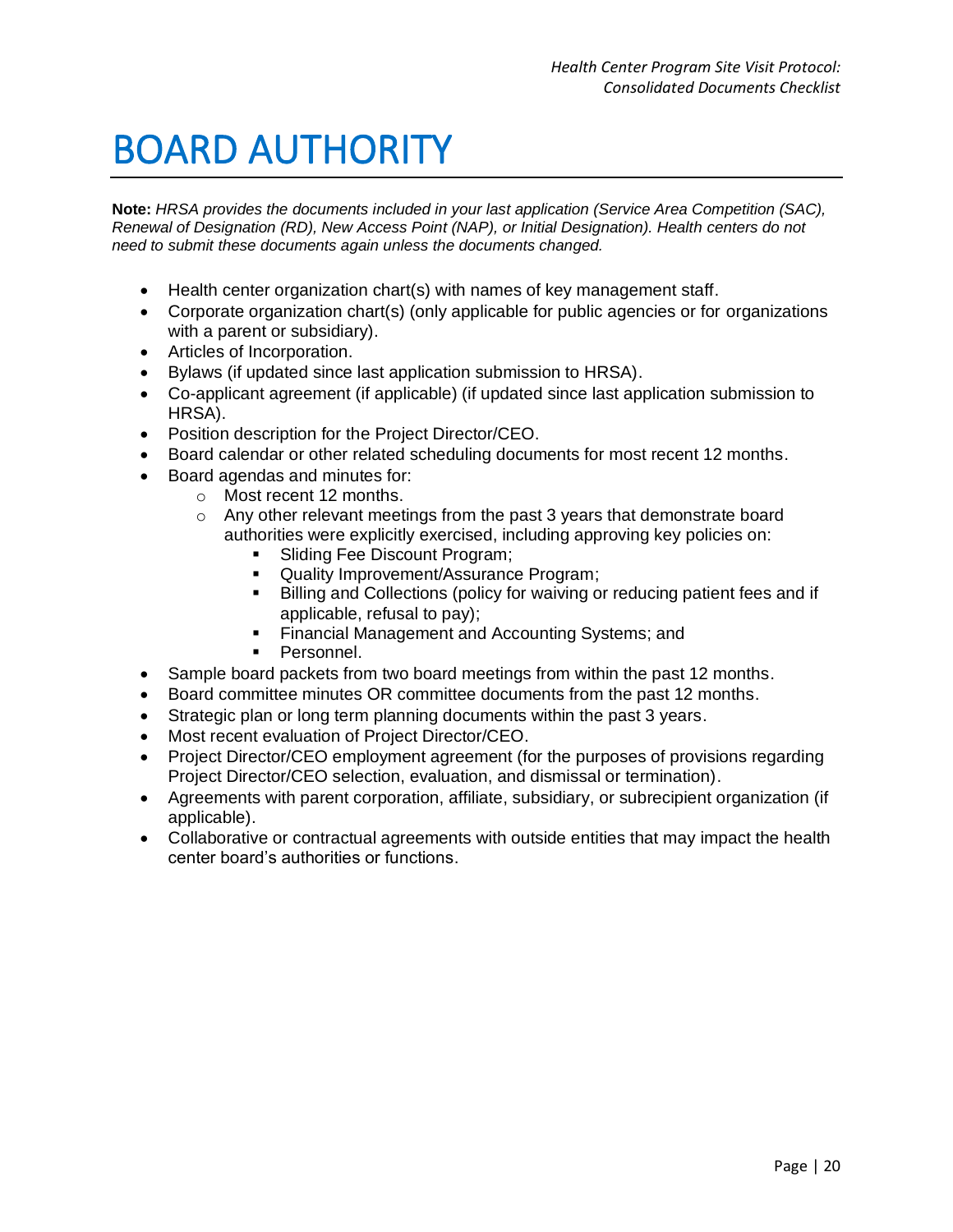### <span id="page-22-0"></span>BOARD COMPOSITION

- Health center organization chart(s) with names of key management staff.
- Corporate organization chart(s) (only applicable for public agencies or for organizations with a parent or subsidiary).
- Updated [Form 6A](https://bphc.hrsa.gov/sites/default/files/bphc/programopportunities/fundingopportunities/sac/form6a.pdf) or Board Roster (if board composition has changed since last application submission to HRSA).
- Articles of Incorporation.
- Bylaws (if updated since last application submission to HRSA).
- Co-applicant agreement (if applicable) (if updated since last application submission to HRSA).
- Documentation regarding board member representation (for example, applications, bios, disclosure forms).
- Billing records from within the past 24 months to verify board member patient status.
- For health centers with approved waivers, examples of the use of special populations input (for example, board minutes, board meeting handouts, board packets).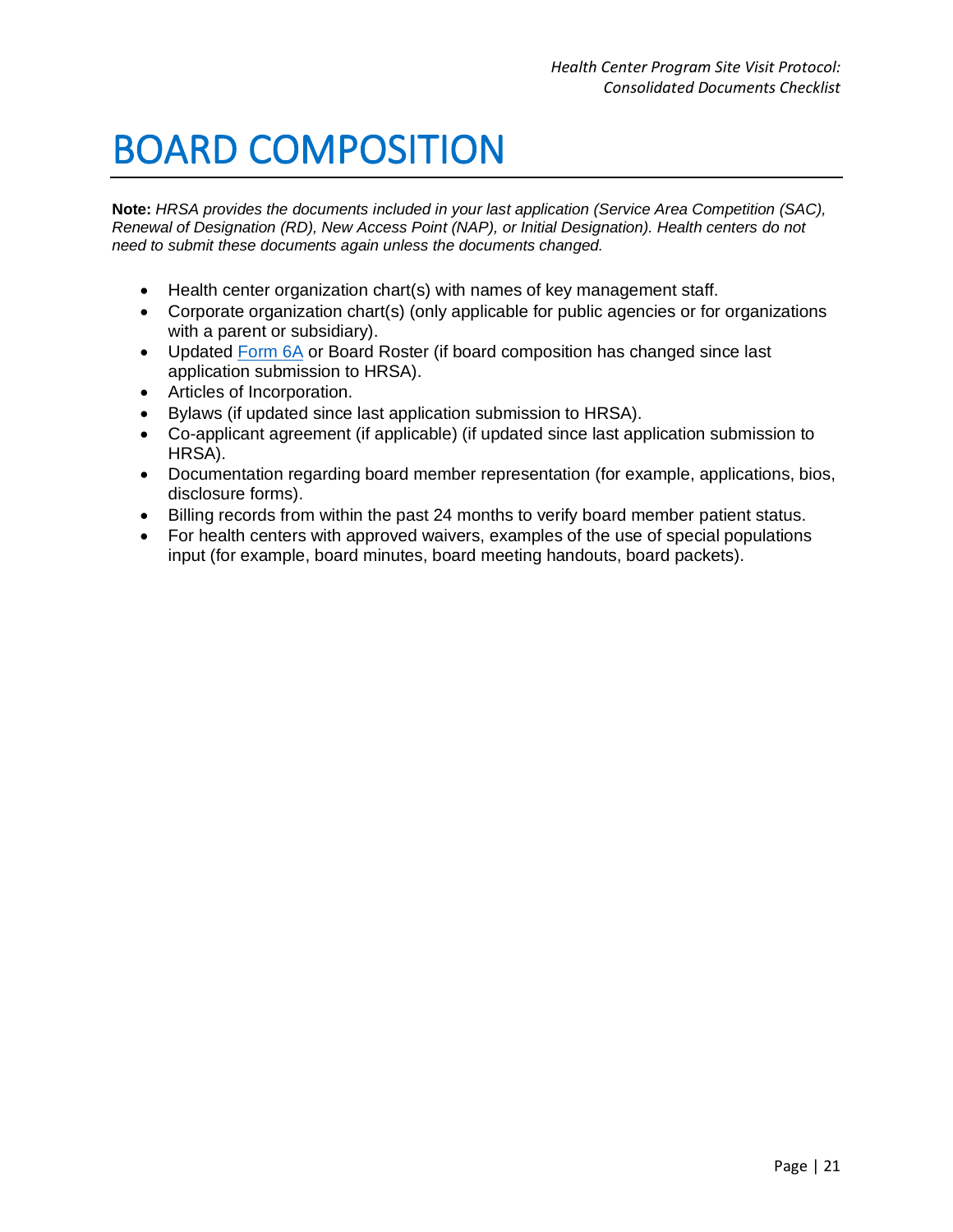# <span id="page-23-0"></span>FEDERAL TORT CLAIMS ACT (FTCA) DEEMING REQUIREMENTS

**Note:** *HRSA provides the documents included in your last application (Service Area Competition (SAC) or New Access Point (NAP)). Health centers do not need to submit these documents again unless the documents changed.* 

• Risk management policy(ies) and related operating procedures or protocols (including but not limited to procedures for tracking referrals, diagnostics, and hospital admissions ordered by health center providers, incident reporting for clinically-related complaints, and "near misses").

**Note:** *Health centers may have distinct "risk management" operating procedures OR these may be included or integrated within other health center operating procedures or protocols (for example, Human Resources, Quality Improvement/Quality Assurance, Admin, Clinical, Infection Control).*

- Claims management process policy(ies)/procedures.
- Most recent HRSA-approved FTCA deeming application.
- Risk management training plan and documentation of completed training.
- Example(s) of methods used to inform patients of the health center's deemed status (for example, website, promotional materials, statements posted within an area(s) of the health center visible to patients).
- Documentation (for example, board/committee minutes, supporting data, reports) of the last two quarterly risk management assessments of health center activities designed to reduce the risk of adverse outcomes (for example, environment of care, incident tracking, infection control, patient safety) that could result in medical malpractice or other health or health-related litigation.
- Board meeting minutes and/or most recent report(s) (within past 12 months) to the board that include the status of risk management activities.
- For health centers with **closed** claims from within the past 5 years under the FTCA: For each **closed** claim, documentation of steps implemented to mitigate the risk of such claims in the future (for example, targeted staff training, improved records management, implementation of new clinical protocols).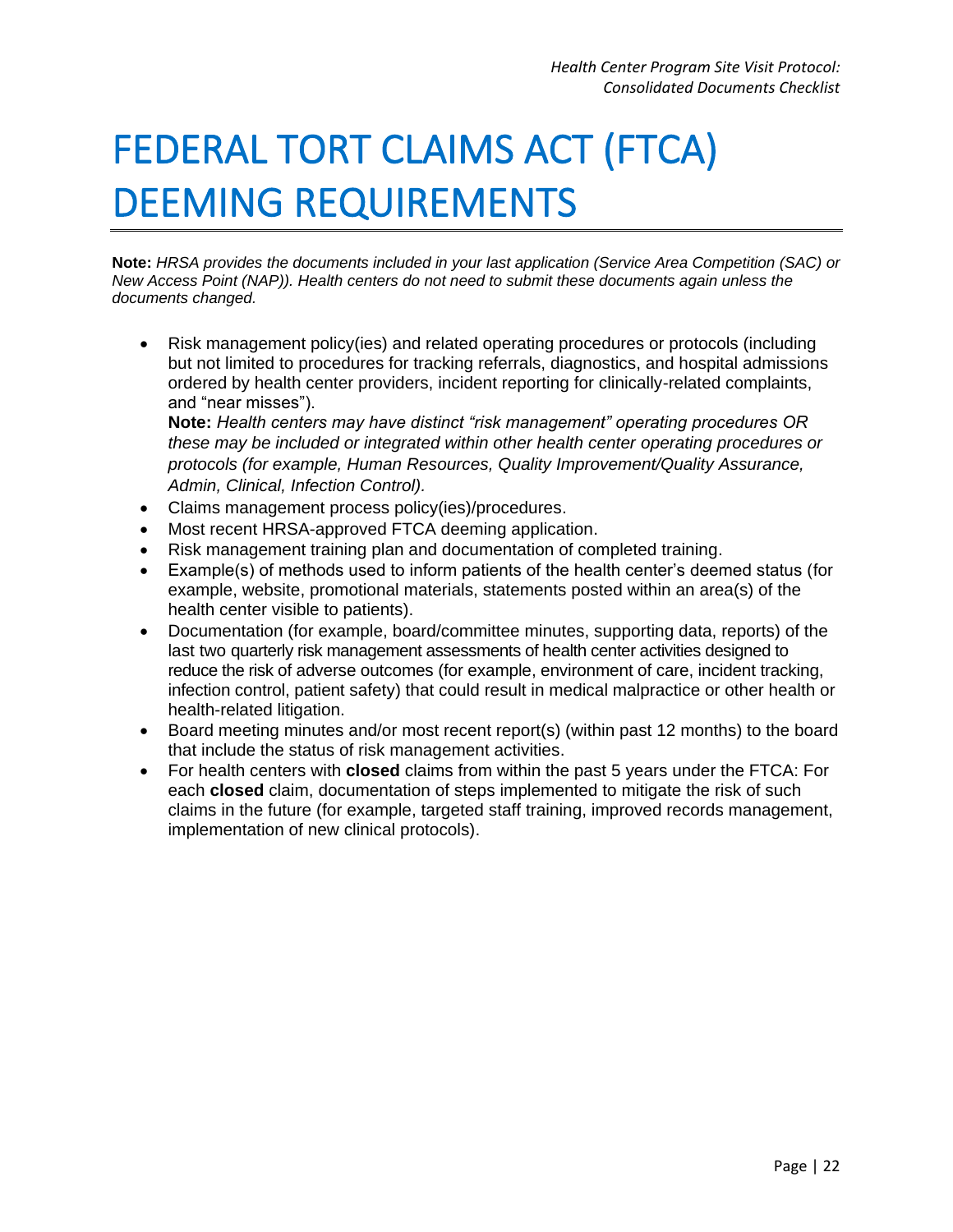## <span id="page-24-0"></span>ELIGIBILITY REQUIREMENTS FOR LOOK-ALIKE INITIAL DESIGNATION APPLICANTS

**Note:** *HRSA provides the documents included in your Initial Designation application. Health centers do not need to submit these documents again unless the documents changed.* 

- Most recent annual audit and management letters or audited financial statements (if audits are not available).
- Health center organization chart(s) with names of key management staff.
- Corporate organization chart(s) (only applicable for public agencies or for organizations with a parent or subsidiary).
- Agreements with parent corporation, affiliate, subsidiary or other controlling organization (if applicable).
- Documentation (for example, employment contracts) that demonstrates the organization is not owned, operated, or controlled by another entity.
- Most recent co-applicant agreement (if applicable).
- If the applicant has contracts that support the proposed Health Center Program scope of project (i.e., to provide health center services or to acquire other goods and services), provide a complete list of these contracts. Include all active contracts and all contracts that had a period of performance which ended less than 3 years ago. In the list, include all of the following information for each contract:
	- Contractor/contract organization;
	- Brief description of the good(s) or service(s) provided;
	- Period of performance/timeframe (for example, ongoing contractual relationship, specific duration); and
	- Whether the contract indicates that a third party plays a substantive role in the Health Center Program project (for example, a contract with a single entity for the majority of health care providers and services, a contract with a single entity for the majority of key management staff, a contract with a single entity for the majority of administrative functions).
- All contracts/memoranda of understanding (MOUs) that indicate that a third party plays a substantive role in the Health Center Program project (for example, a contract for the majority of health care providers and services, a contract for the majority of key management staff, an administrative services agreement for the majority of administrative functions).
- Position description for the Project Director/CEO.
- Patient Services Utilization Report (for example, from the Electronic Health Records (EHR)) from within the past 6 months. Data should include patient demographics, type of services, and how the service was provided (Column I, II, or III).
- $\bullet$  Health center selection of three to five health center patient records<sup>5</sup> (for example, using live navigation of the EHR, screenshots from the EHR, or actual records if the records

<sup>&</sup>lt;sup>5</sup> Health centers may choose to provide samples of patient records before or during the site visit. If patient records will be provided during the site visit, this should be communicated before the site visit to avoid any disruption or delay in the site visit process.